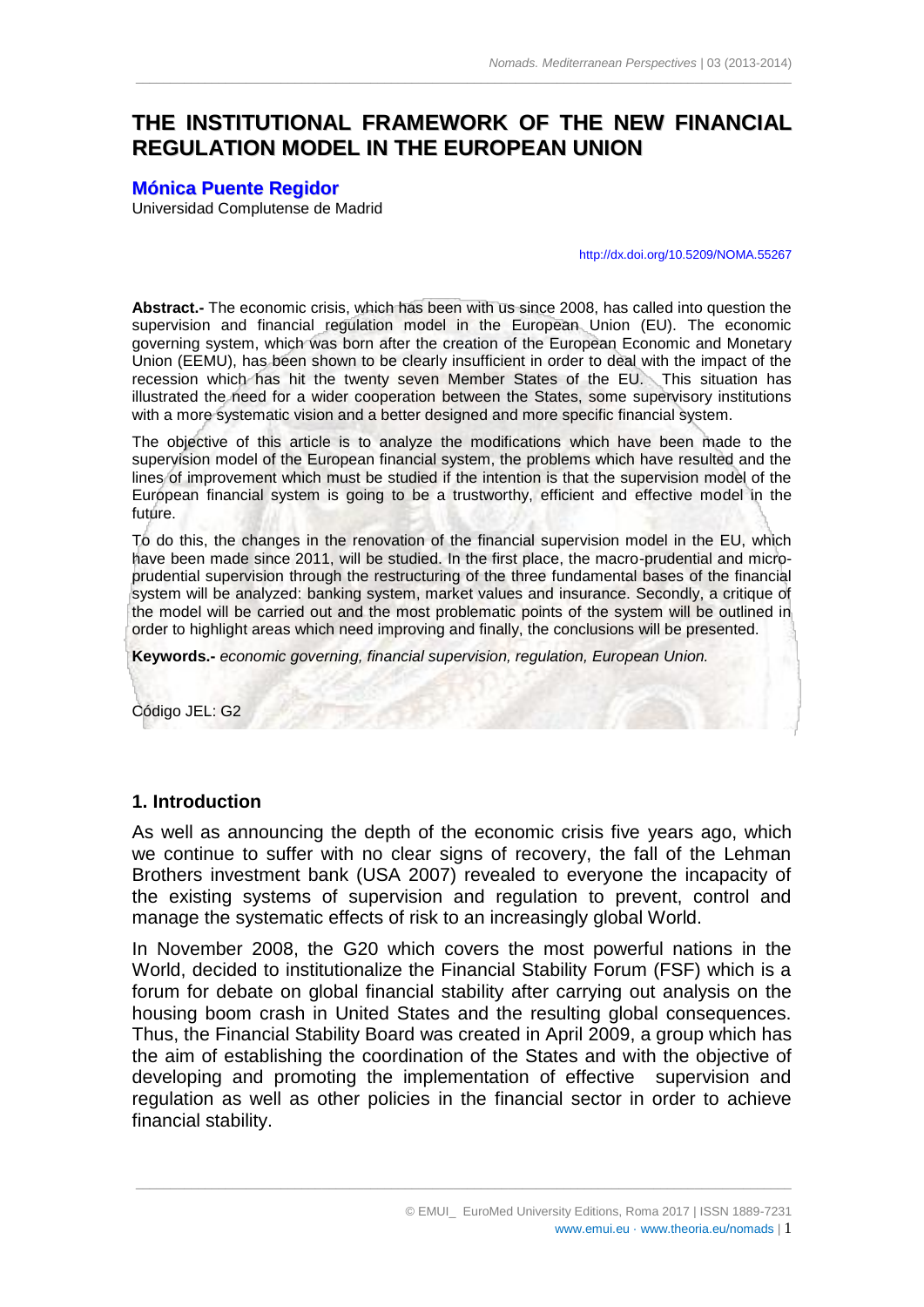With the creation of the FSB, the G20 had detected two problems in the base of the previous renovation of the World financial system in 2008. Firstly, the existing global risks make a wide coordination between the member States essential and secondly, we don't have the tools to control the global effects of the crisis.

 $\_$  ,  $\_$  ,  $\_$  ,  $\_$  ,  $\_$  ,  $\_$  ,  $\_$  ,  $\_$  ,  $\_$  ,  $\_$  ,  $\_$  ,  $\_$  ,  $\_$  ,  $\_$  ,  $\_$  ,  $\_$  ,  $\_$  ,  $\_$  ,  $\_$  ,  $\_$  ,  $\_$  ,  $\_$  ,  $\_$  ,  $\_$  ,  $\_$  ,  $\_$  ,  $\_$  ,  $\_$  ,  $\_$  ,  $\_$  ,  $\_$  ,  $\_$  ,  $\_$  ,  $\_$  ,  $\_$  ,  $\_$  ,  $\_$  ,

Under these two premises, a reconstruction of the financial sector was attempted focusing on the reestablishment of a supervisory and regulatory system with three fundamental objectives; to generate transparency, increase the solvency of the financial entities and to generate an efficient protection, especially for the small investor.

The FSB guidelines are set out by the ministers and governors of the central banks of the member countries of the G20.

Of the 20 participant countries of the G20, five are countries of the EU (Germany, France, Italy, Holland, and United Kingdom) which are together with the other EU countries a supranational economic entity. That is, 30% of the composition of the European Union.

The relevance of the EU as a member and key participant of this renovation of the World financial system is crucial, despite the loss of power after the change of economic scenario and global political shift after the economic crisis.

Therefore, the EU, under the strategy of the FSB, has an essential role in the implementation of measures in order to generate an efficient and effective supervisory and regulatory system. Moreover, if we take into account that the local and economic origins of the crisis, centered in the USA has been successively transformed to the point of being converted into a European economic crisis and eventually, a political crisis in the heart of the institutions and member states of the EU.

Thus, as from 2008, the EU became conscious of the effects of not having an efficient and coherent economic management and of the necessity of a greater coordination of economic policies. Prior to the crisis, the economic policy was principally based on consensus and without obligatory norms and rules except that defined political budget within the framework of the Growth and Stability Pact (GSP). A GSP which was not really adhered to by members of the Euro zone (as from the March 2005 reforms), despite it being legally binding.

The EU decided to improve its economic management system as from 2011, that is, the institutions system and established procedures in order to achieve the objectives of the Treaty in the economic field and as a consequence, improve the coordination of the economic policies with the aim of encouraging economic and social progress for the citizens of the EU.

The changes made as from 2011 were focused on the updating of the existing organizations and the adoption of other new ones with a view to establish a coordination and re-forced vigilance of the budgeted policies and macroeconomics. For that, a re-modeling of the three large blocks of European management was planned:

Firstly, the creation of a strengthened economic agenda with wider supervision by the EU and to have the objective of a stricter EU vigilance of economic

<sup>©</sup> EMUI\_ EuroMed University Editions, Roma 2017 | ISSN 1889-7231 www.emui.eu · www.theoria.eu/nomads | 2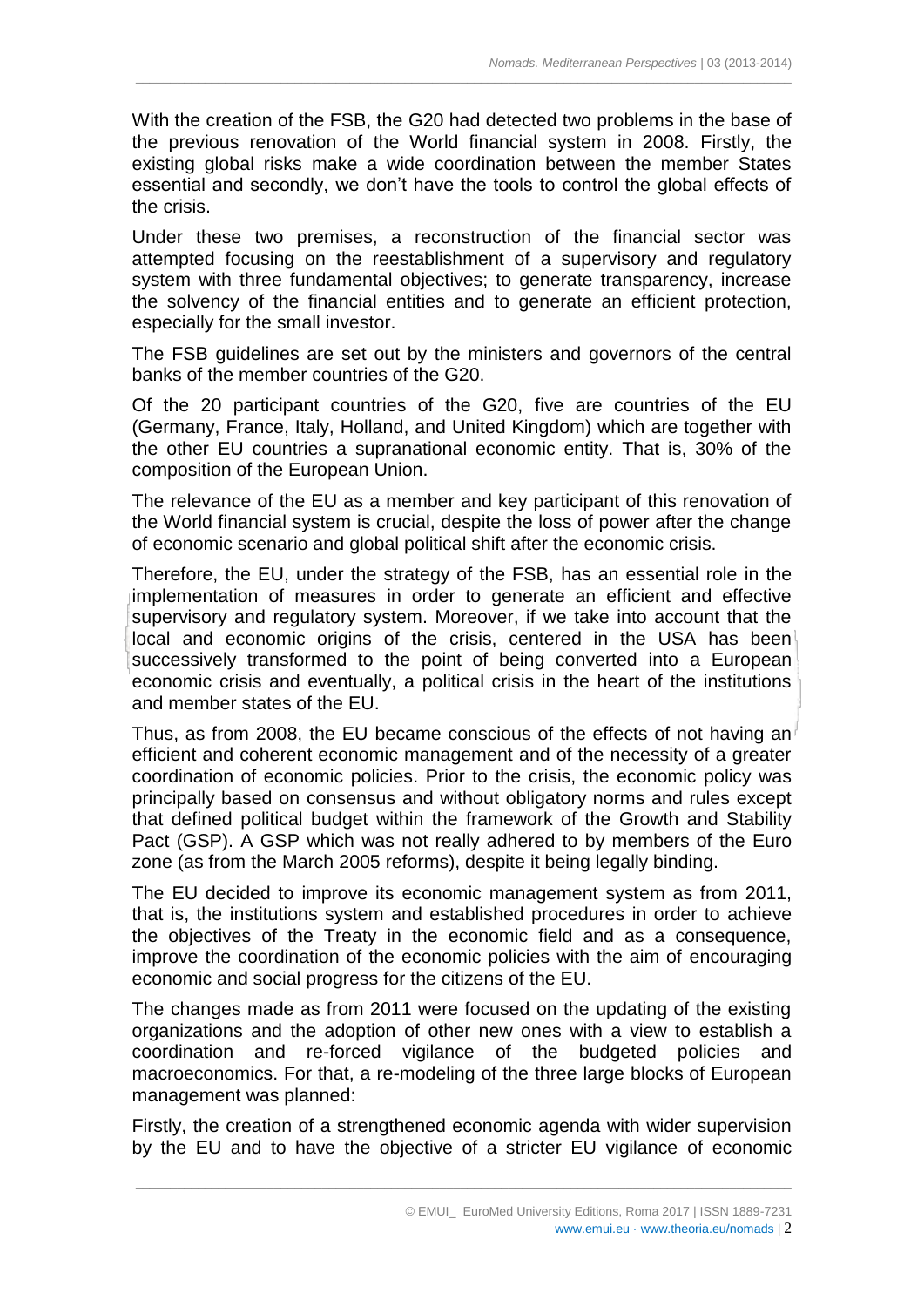budget policies(within the GSP framework). Thus, the European Semester was created in order to debate economic priorities and yearly budget, the political objectives in agreement with the 2020 European Strategy and the commitments made by the member countries who participate in the Pact through the Euro Plus.

 $\_$  ,  $\_$  ,  $\_$  ,  $\_$  ,  $\_$  ,  $\_$  ,  $\_$  ,  $\_$  ,  $\_$  ,  $\_$  ,  $\_$  ,  $\_$  ,  $\_$  ,  $\_$  ,  $\_$  ,  $\_$  ,  $\_$  ,  $\_$  ,  $\_$  ,  $\_$  ,  $\_$  ,  $\_$  ,  $\_$  ,  $\_$  ,  $\_$  ,  $\_$  ,  $\_$  ,  $\_$  ,  $\_$  ,  $\_$  ,  $\_$  ,  $\_$  ,  $\_$  ,  $\_$  ,  $\_$  ,  $\_$  ,  $\_$  ,

Secondly, the coordination of different actions to safeguard the stability of the Euro. In this sense, the European Mechanism of Financial Stabilization and Financial Stability Fund, created in 2010 to cope with the sovereign debt crisis, were substituted by a more permanent mechanism, the European Stability Mechanism. Under the consideration of the risks faced in the EU environment, they are possibly not provisional but structural, bearing in mind the problems of European integration.

Thirdly, actions to renew the financial system. Continuing the FSB strategy and to provide a transparent system, solvency of the financial entities and protection for the *retail* investor. To achieve these objectives, the EU has created new norms and organisms in order to prevent problems and assure that it regulates and supervises the activity of financial agents correctly. And secondly, actions to guarantee that the European banks have sufficient capital reserves to support the turbulence which could threaten the financial system in the future, to an extent that they can continue operating and offering credits to homes and companies.<sup>1</sup>

All of the above was inspired by the basic principle which guides the strategy of the FSB; the economic coordination and policy as a fundamental element to cope with a global World, a coordination which has to be even wider and more effective among countries of the EU who theoretically, implement an integration project which is not only economic but also political in the long term.

The objective of the project is to carry out an analysis of the supervision and regulation of the financial system of the EU primarily, as from 2011, with the fundamental element of the renewing of the economic management model which has been implemented to improve the coordination and economic policy among European member states.

In order to carry out this goal, the Project is structured in the following way: firstly, a revision of the theoretical framework and secondly, the analysis of the current supervision and regulation system in the EU zone. As a continuation, we will provide a critique of this system and suggest possible areas of improvement in order to reach the proposed objectives in an efficient and effective way and lastly, we will establish some final conclusions.

# **2. State of the question**

-

The issue of financial supervision and regulation has been widely dealt with, fundamentally through business and journalistic forums. Generally found in the press through articles of opinion and information relevant to aspects of financial

**Contractor** 

 $\_$  , and the state of the state of the state of the state of the state of the state of the state of the state of the state of the state of the state of the state of the state of the state of the state of the state of the <sup>1</sup> Czulaba, M., Mitxelena, C., Puente, M. (en prensa) Hacia un nuevo modelo de Gobernanza Económica Europeo: bases para el crecimiento en Europa. *7th International Conference on Applied Economics Contemporary Issues in Economy. Growth Perspectives in Europe?.* 24-25 de Mayo de 2013. Torún, Poland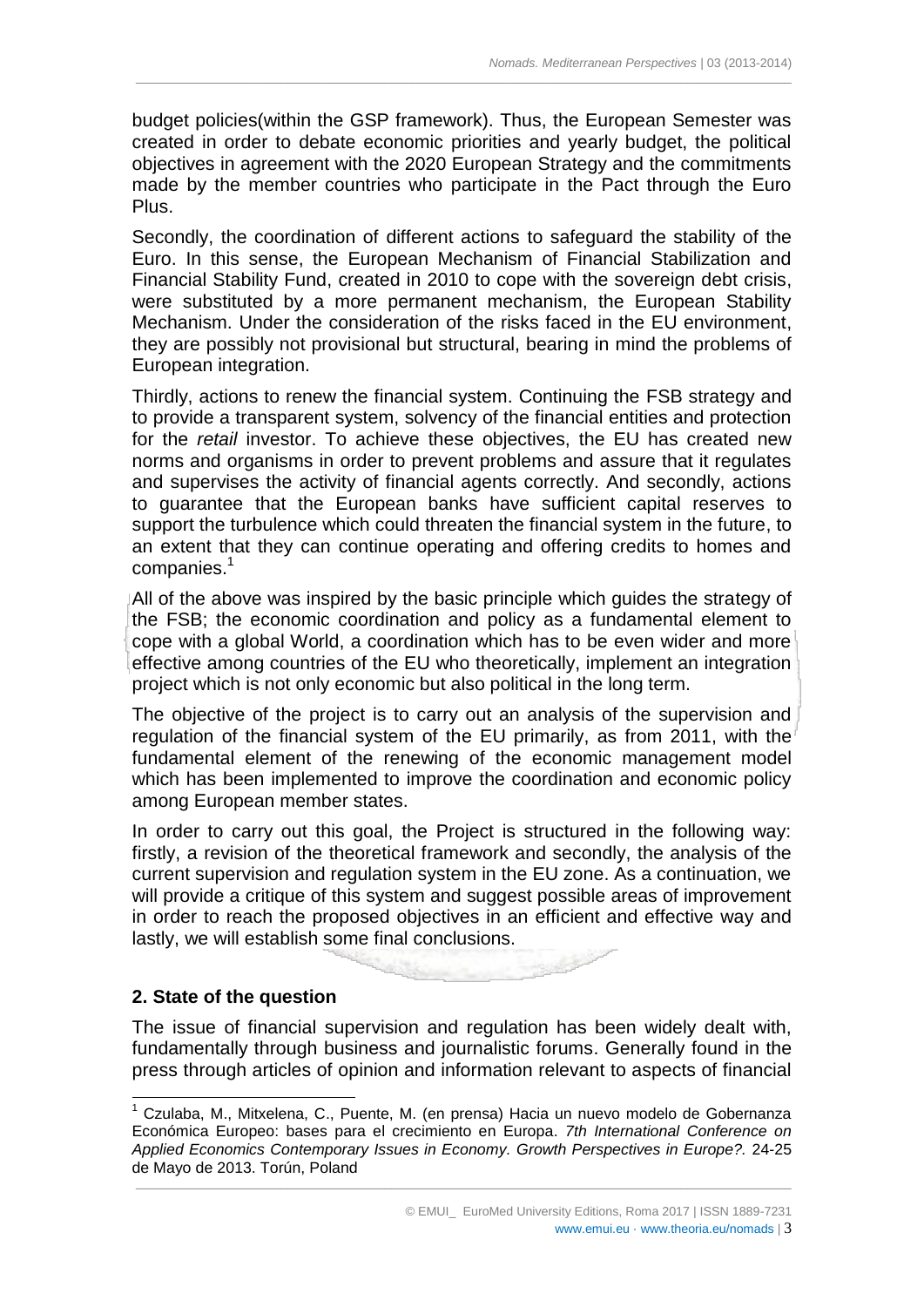regulation and supervision echoing a topic which is particularly prominent in these moments. The companies which are fundamentally of a consultancy nature and lawyers offices make dossiers and reports on how new regulations can affects their clients and make decisions on where the next legislative decisions and central banks could go. However, the financial supervision and regulation is a less analyzed field with respect to scientific study and academic reflection.

 $\_$  ,  $\_$  ,  $\_$  ,  $\_$  ,  $\_$  ,  $\_$  ,  $\_$  ,  $\_$  ,  $\_$  ,  $\_$  ,  $\_$  ,  $\_$  ,  $\_$  ,  $\_$  ,  $\_$  ,  $\_$  ,  $\_$  ,  $\_$  ,  $\_$  ,  $\_$  ,  $\_$  ,  $\_$  ,  $\_$  ,  $\_$  ,  $\_$  ,  $\_$  ,  $\_$  ,  $\_$  ,  $\_$  ,  $\_$  ,  $\_$  ,  $\_$  ,  $\_$  ,  $\_$  ,  $\_$  ,  $\_$  ,  $\_$  ,

In part, this academic abyss comes from the success of the neoliberal paradigm, predominantly as from the mid seventies which advocated the fact that markets are efficient and must work liberally with the minimum legal restrictions possible. This fact has provoked academic debate on the creation of regulation and supervision systems of the financial system not considering the most followed line of the investigation. This does not mean that academic literature has not existed on financial risks and which argue for the necessity of an adequate regulation and supervision system as suggested by the work Amihud, Y & Lev B in 1981 or the work of Amel, D. Bares C, Panetta F and Salleo C in 2004, by De Nicoló G, Bartholomew P, Zaman J and Zephirin M in 2004 or by Demsetz, R & Strahan P in 1997. We must not forget the work of Borio C in 2003, which was relevant but not the line of argument generally followed by the aforementioned academics.

However, the financial deregulation process during the eighties, under the premise of Milton Friedman and the Chicago School, and initially embodied by Ronald Reagan y Margaret Thatcher has been shown to have had catastrophic consequences on society. In fact, authors such as Paul Kruggman, the Nobel Economic prize winner in 2008, have indicated that one of the causes of this current international economic crisis has been the absence of regulation and supervision of the financial entities which have favored the uncontrolled risk tasking and unorthodox practices of business managers.

Thus, the FSB report in November 2008, established the necessity of improving the q confidence of society in the international financial system and its quality, determining as key objectives the improvement of transparency, protection of the small investor and solvency of financial entities where financial regulation and supervision forms as the most adequate vehicle to achieve these goals.

The consequences and reflections on the origins of the crisis and fundamentally, as from the creation of the Stability Board (FSB) in 2008 and the guidelines of the G20 on the necessity of generating a system of regulation and supervision in order to avoid the consequences of this crisis repeating itself, has fostered an increase in academic work on the necessity of establishing an efficient and effective supervisory and regulatory system which limits the systemic risks allowing the setting of bases for solid and sustainable international recovery at that time. In this sense, it is necessary to generate a theoretical framework which lays the foundations of an international financial system which is strengthened as a result of the initiatives put into place by the international institutions. This academic framework reference does not exist however, there are numerous recent reports which have emerged and have the objective of analyzing the structure of this new regulatory and supervisory system which emerged as from 2010 as a result of the decisions of the G20. In the same way, we should highlight the work of Brunnermeier, M, Crockett, A,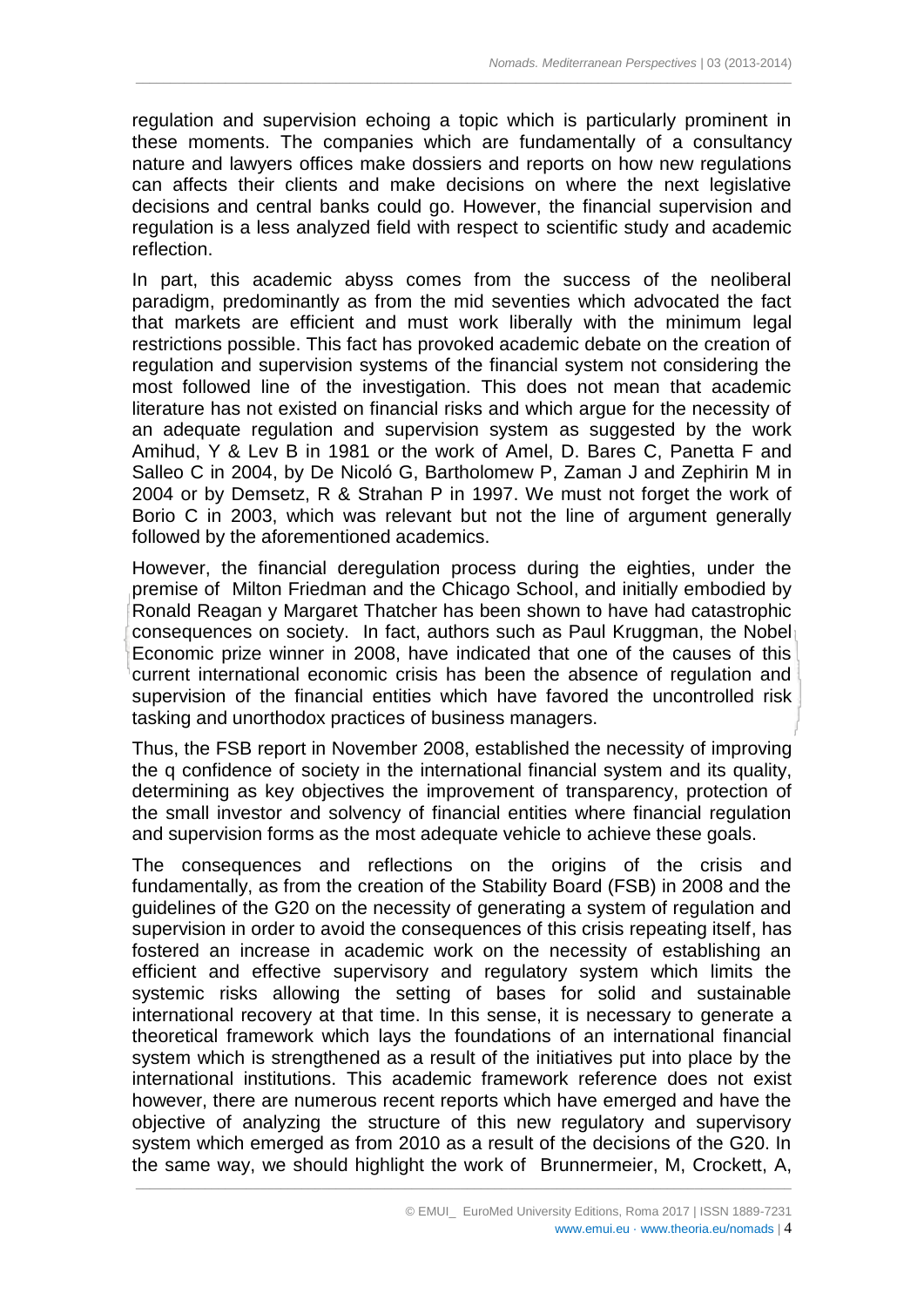Goodhart C., Persaud, A. D and Shin A of 2009 titled The Fundamental Principles of Financial Regulation, in which the necessity of generating a financial regulatory system is argued for which centers on two fundamental aspects; to create a micro and macro prudential regulation in two different institutions and secondly, to improve the coordination between the international institutions.

 $\_$  ,  $\_$  ,  $\_$  ,  $\_$  ,  $\_$  ,  $\_$  ,  $\_$  ,  $\_$  ,  $\_$  ,  $\_$  ,  $\_$  ,  $\_$  ,  $\_$  ,  $\_$  ,  $\_$  ,  $\_$  ,  $\_$  ,  $\_$  ,  $\_$  ,  $\_$  ,  $\_$  ,  $\_$  ,  $\_$  ,  $\_$  ,  $\_$  ,  $\_$  ,  $\_$  ,  $\_$  ,  $\_$  ,  $\_$  ,  $\_$  ,  $\_$  ,  $\_$  ,  $\_$  ,  $\_$  ,  $\_$  ,  $\_$  ,

Within the academic literature, we can also highlight the articles in the works of Goodhart, Kashyap, Tsiicis and Vardoulakis in 2012, where they established the so called model (GKTV), a balanced and dynamic general model which provides a conceptual framework for the analysis of macro-prudential policies. A later revision of this model by Adrian T in an article published at the end of 2012 must also be highlighted.

We have to also point out the relevant study by Crockett A in 2009, which argues for the necessity of reforms which make the regulatory system reflect the different risks through the cycle and limits the tendency for pro-cyclicity, without forgetting the interesting article by Gambacorta L and van Rixtel A in 2013 where some recent banking regulatory initiatives and their consequences are reviewed.

In this theoretical review, we have to mention the article by Subbarao D in 2011 in which he reminds us of the necessity of not only improving financial supervision and regulation projects but also of the relevance of evaluating which type of financial regulation we want to implement, with what objectives and at what cost.

As we can see, there is a uniform theoretical opinion on the analysis of financial supervision and regulation, fundamentally focused as from the beginning of the economic crisis. However, a necessity still exists of completing these articles with a detailed analysis of the consequences of the decisions taken on the International economy and the affected entities, the agents of the financial system as well as a more general reflection on the impact of this regulatory and supervisory system which is being created as well as the established objectives for the near future. This necessity forms the focal point of this presented piece of work.

In the next section, we will study how the financial supervisory and regulatory system has been developed in the European framework as from 2011, using the ideas and initiatives presented in this theoretical framework as a reference.

## **3. The supervision and regulation of the European financial system as from 2011**

The European Union is an economic and political space which is particularly complex and in continuous development. The 27 state members who make up the European Union form part of an economic union. Of these 27, seventeen share a common currency but do not form an optimum monetary area<sup>2</sup>. Of the ten State members which continue maintaining their sovereignty in monetary

-

 $\_$  , and the state of the state of the state of the state of the state of the state of the state of the state of the state of the state of the state of the state of the state of the state of the state of the state of the <sup>2</sup> Donges, B. J (2012) Crisis europea y el reto de una gobernanza económica eficaz *Círculo de Empresarios*.pág.104 Disponible en <http://www.slideshare.net/circulodeempresarios/103-138dongesjuergen-b>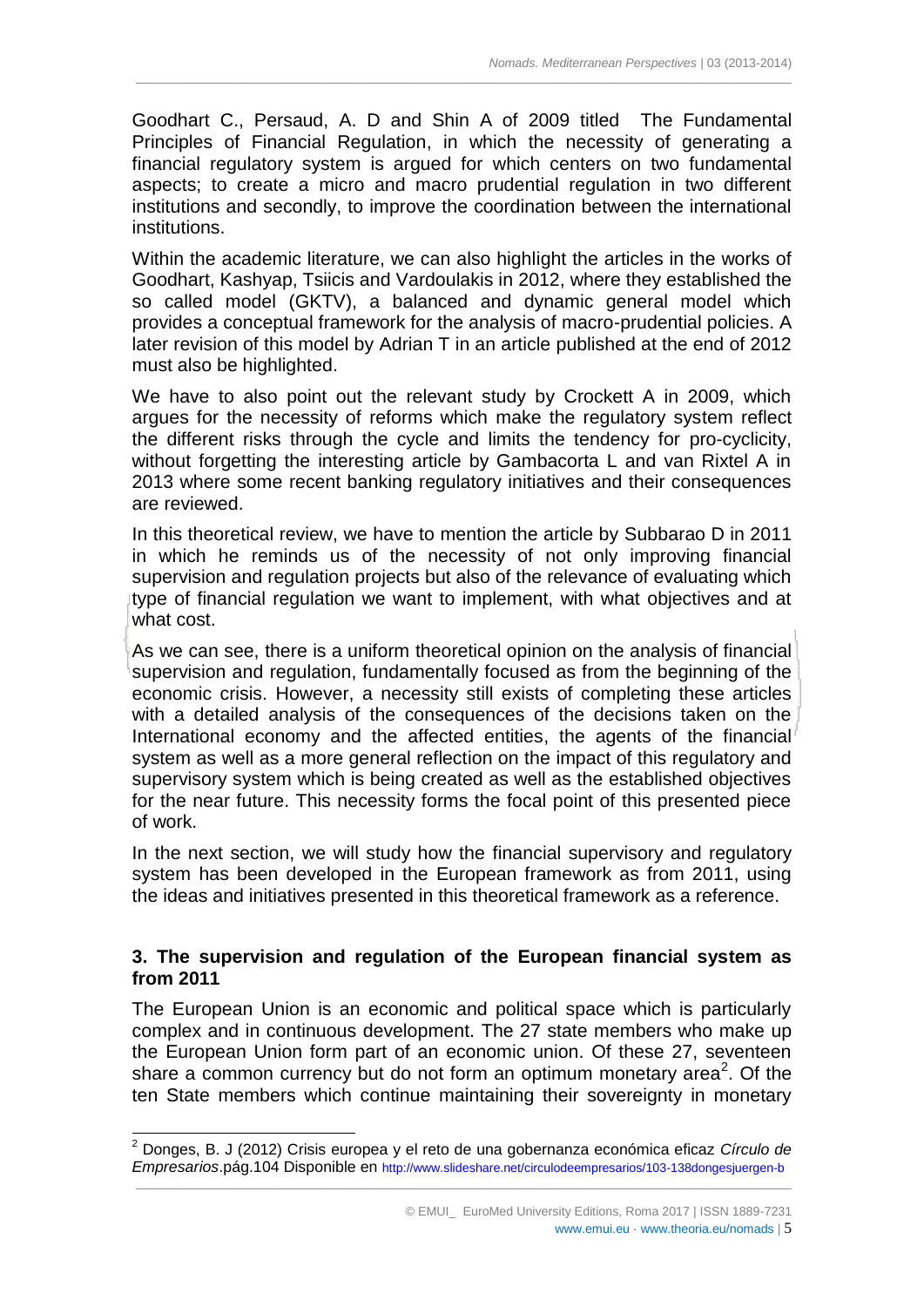politics, three of those (the so-called "opt-outs"), United Kingdom, Denmark and Sweden, are voluntarily out of the Euro zone. That is, "for the moment" they don't want to share a common currency. The other seven countries, the "preins", a product of the latest additions in 2004 and 2007, have the intention of joining the Euro zone with some more in favor than others, however, they do not fulfill the obligatory economic and financial requisites that the Euro countries consider necessary before entering this exclusive club of 17 countries.

 $\_$  ,  $\_$  ,  $\_$  ,  $\_$  ,  $\_$  ,  $\_$  ,  $\_$  ,  $\_$  ,  $\_$  ,  $\_$  ,  $\_$  ,  $\_$  ,  $\_$  ,  $\_$  ,  $\_$  ,  $\_$  ,  $\_$  ,  $\_$  ,  $\_$  ,  $\_$  ,  $\_$  ,  $\_$  ,  $\_$  ,  $\_$  ,  $\_$  ,  $\_$  ,  $\_$  ,  $\_$  ,  $\_$  ,  $\_$  ,  $\_$  ,  $\_$  ,  $\_$  ,  $\_$  ,  $\_$  ,  $\_$  ,  $\_$  ,

Despite the advances in setting up the European Union in a unique market, in reality it does not exist quite like this. Theoretically, with the Single European Act in 1986, a unique market was created which eliminated barriers and obstacles to the free movement of people, goods, services and capital. And, as from 1992, the EEC (European Economic Community) with the Maastricht Treaty was institutionalized as a sole market with the creation of the Euro. However, despite these efforts, the European Union continues to not be a unique financial entity. A progressive reconciliation exists but at the same time, juridical and political obstacles and barriers continue existing $3$  which do not allow us to view EU as a unique financial area.

As a result, the EU is not a unique financial market and until 2011, it did not have a unique system of financial supervision. In this same way, this creates a problem for the harmonization of the juridical norms because the controls have been basically national since 2011.

In the FSB report in October 2011<sup>4</sup>, with the objective of generating transparency, solvency of the financial entities and protecting the small investor, the G20 established the necessity of creating more global controls through macro-prudential supervision. In fact, the FSB established itself as a systematic risk supervisor at an International level. These considerations are extrapolated by the FSB members to their legislations, shaping their own supervision models.

At an International level, three supervision models basically exist. <sup>5</sup> The sectorial model, belonging to the countries of the Mediterranean Arc - France, Portugal, Greece and Spain, where the entities are characterized y their typology and each one is in charge of their regulations, both in the supervision of their solvency and their conduct. Understanding by solvency supervision "...that whose objective is to assure the solvency of the financial entities which would mean the analysis and valuation of all of those questions related to the entity which could impact the future or current solvency. And the supervision of conduct or that which refers to the necessity of assuring some adequate market practices, avoiding irregularities of information and in general, regulate the due relation which must exist between the financial entities and their clients"<sup>6</sup>. In opposition of this system, we find the unified system which belongs to the

 3 Puente, M. (2011)Towards a single Stock Exchange in EMU? *China\_USA Business-Review* 10 (11), 1061-1079 4

Progress report from the FSB, the IMF and BIS on macroprudential policy tools and frameworks. Progress Report to G20. 27 Octubre 2011 <http://www.imf.org/external/np/g20/pdf/102711.pdf>

<sup>&</sup>lt;sup>5</sup> Davies H y Green D (2009) Regulación financiera mundial. Barcelona: Paidós pág 153

<sup>&</sup>lt;sup>6</sup> Guerra Azcona I (2009) Conducta y solvencia: visión crítica del sistema de doble supervisión. Ponencia *Ministerio de Justicia*.pag.4 Disponible en <http://www.mjusticia.gob.es/cs/Satellite/1292338910071?blobheader=a.>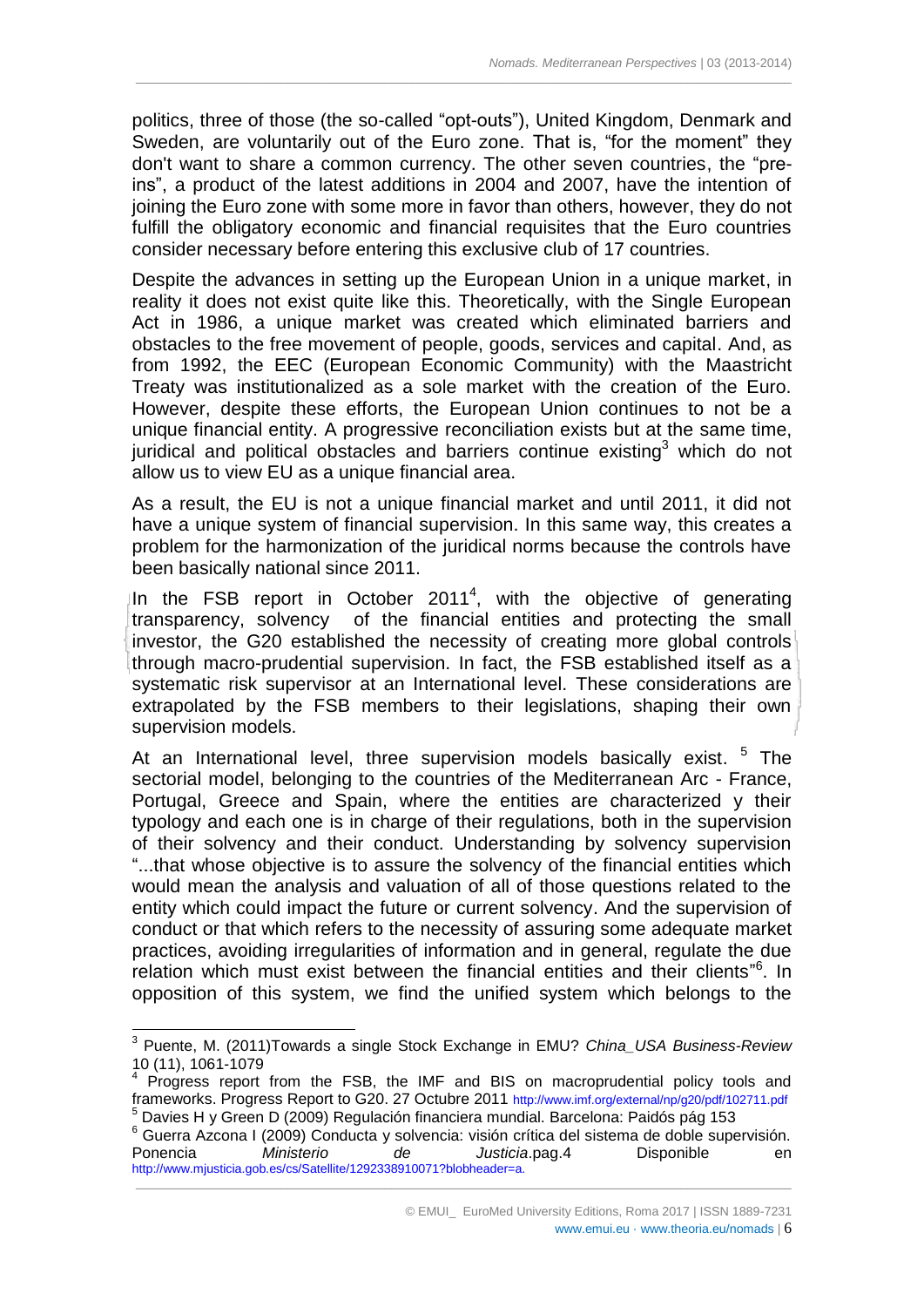United Kingdom and USA $<sup>7</sup>$  where a conduct and solvency supervision has been</sup> established in one sole organization where the Central Banks have a very active role<sup>8</sup>. And, on the other hand, we find the functional system, belonging to Holland and Australia also known as "twin peaks" which attributes the supervision of conduct and solvency of all of the financial entities to distinct organizations.<sup>9</sup>

 $\_$  ,  $\_$  ,  $\_$  ,  $\_$  ,  $\_$  ,  $\_$  ,  $\_$  ,  $\_$  ,  $\_$  ,  $\_$  ,  $\_$  ,  $\_$  ,  $\_$  ,  $\_$  ,  $\_$  ,  $\_$  ,  $\_$  ,  $\_$  ,  $\_$  ,  $\_$  ,  $\_$  ,  $\_$  ,  $\_$  ,  $\_$  ,  $\_$  ,  $\_$  ,  $\_$  ,  $\_$  ,  $\_$  ,  $\_$  ,  $\_$  ,  $\_$  ,  $\_$  ,  $\_$  ,  $\_$  ,  $\_$  ,  $\_$  ,

The European debate on what should be the supervision model to be implemented is not new. From the creation of the Euro and fundamentally, from the Plan of Action of the Financial Services (1999-2005) and the White Paper on Financial Services Policy (2005-2010) the role of the European financial institutions in the area of macro and micro systematic supervision has been discussed.

The Lamfalussy report<sup>10</sup> in 2006 and the Larosiere report in 2009, established the following fundamental lines which respond to the supervisory system until 2011. Firstly, the difference between macro- supervision (European Council of Systematic Risk) and micro- supervision (European system of Financial Supervisors). In the second place, the ECB is left out of the supervisory functions. And in third place, the sectorial structure is maintained in micro supervision through the supervision committees with strengthened competency<sup>11</sup>.

As from 2011, the new supervisory and regulatory architecture of the European financial system is left in the following forma:

The supervisory and regulatory system is produced to comply with the following fundamental objectives of an international and European regulatory and supervisory system which are: to make the system transparent, control the solvency of the financial entities and to protect the small investor.

The basic principles which support these objectives are basically two, the consideration of the risks which we face being systematic and thus, an essential requisite is to improve the supervision and regulation at both International and European level, within the EU framework. In second place, the relevance of the responsibility of corporate management and the ethical considerations of the business management team as a key element of the correct functioning of the financial system.

With these two principles in mind, and with similar objectives to the FSB at a global level, a macro-prudential supervisor was created in the EU, the European

-

<sup>7</sup> Goodhart, C (2001) The organizational structure of banking supervision. *Financial Stability and Central Banks*. Londres. Reino Unido: Routledge

<sup>8</sup> Goodhart, C., Kashyap, K., Tsomocos, D. y Vardoulakis, A. (2013). An integrated framework for analyzing multiple financial regulations. *International journal of Central Banking*, 9 (Supp.1), 109-144.

<sup>&</sup>lt;sup>9</sup> Mardomingo Cozas, J. y Mínguez Hernández, F. (2009) Hacia un nuevo esquema de supervisión financiera en España. *Revista de Mercados de Valores*, 4, 290

Informe Franq del ECOFIN en mayo de 2006

<sup>&</sup>lt;sup>11</sup>Martínez-Pardo del Valle, R. y Zapata Cirugeda, F. (2012) Informe y conclusiones del Observatorio sobre la Reforma de los Mercados Financieros Europeos *Papeles de la Fundación* (46) Ed. Fundación de Estudios Financieros.

 $\_$  , and the state of the state of the state of the state of the state of the state of the state of the state of the state of the state of the state of the state of the state of the state of the state of the state of the Disponible en [http://www.fef.es/new/index.php?option=com\\_k2&view=item&id=154:46-observatorio-sobre-la](http://www.fef.es/new/index.php?option=com_k2&view=item&id=154:46-observatorio-sobre-la-reforma-de-los-mercados-financieros-europeos-2012&Itemid=145)[reforma-de-los-mercados-financieros-europeos-2012&Itemid=145](http://www.fef.es/new/index.php?option=com_k2&view=item&id=154:46-observatorio-sobre-la-reforma-de-los-mercados-financieros-europeos-2012&Itemid=145)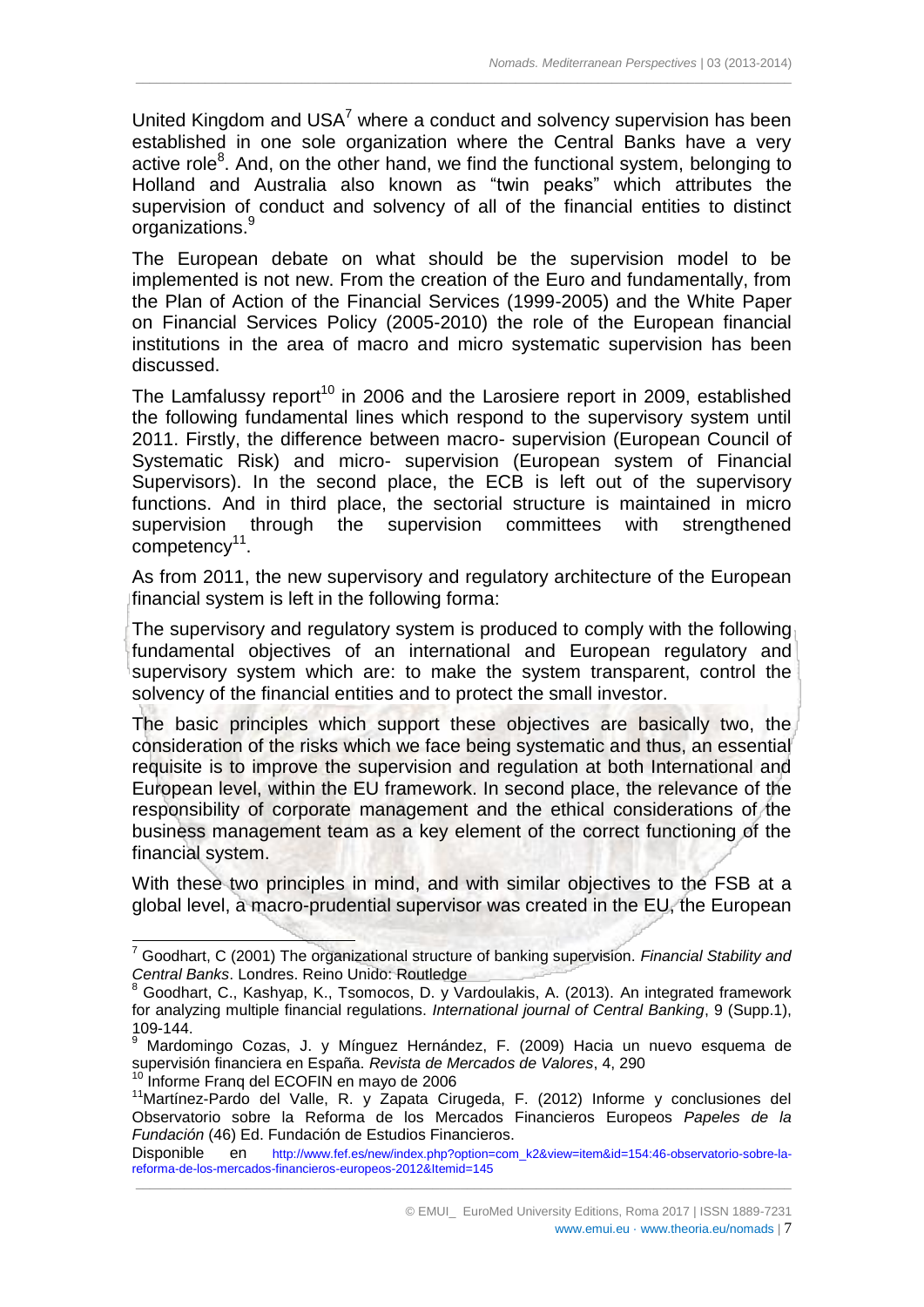System Risk Board (ESRB), which, according to the regulations of its creation,<sup>12</sup> has the objective of preventing and alleviating the systematic risks which could compromise the financial stability of the European Union. In order to achieve this objective, the ESRB must define and assemble the necessary information to identify the risks and secondly, issue alerts and make them public when necessary and finally, establish the necessary measures to manage the risks.

 $\_$  ,  $\_$  ,  $\_$  ,  $\_$  ,  $\_$  ,  $\_$  ,  $\_$  ,  $\_$  ,  $\_$  ,  $\_$  ,  $\_$  ,  $\_$  ,  $\_$  ,  $\_$  ,  $\_$  ,  $\_$  ,  $\_$  ,  $\_$  ,  $\_$  ,  $\_$  ,  $\_$  ,  $\_$  ,  $\_$  ,  $\_$  ,  $\_$  ,  $\_$  ,  $\_$  ,  $\_$  ,  $\_$  ,  $\_$  ,  $\_$  ,  $\_$  ,  $\_$  ,  $\_$  ,  $\_$  ,  $\_$  ,  $\_$  ,

On the other hand, three micro-prudential supervisory organizations were created which correspond to the three pillars of the financial system; credit companies, market and investment services and insurance which are the European Banking Authority (EBA)<sup>13</sup>, the European Insurance and Occupational Pensions Authority (EIOPA)<sup>14</sup> and the European Securities Markets Authority  $(ESMA)^{15}$ .

These three institutions are strengthened by the Joint Committee of European Supervisory Authorities and the Supervision Authorities of the State members of the European Union.

These Supervision Authorities have two common bodies: the Joint Committee of European Supervisory Authorities, in charge of cooperating with these financial conglomerates, accountancy and auditing services, Micro-prudential analysis, retail investment products, measures against money laundering and the exchange of information with the Joint Committee of European Supervisory Authorities.

The first Supervisory Authority is the European Banking Authority. The EBA –is formed, according to the regulations of its creation, to generate greater integration and stability of the European banking sector and a more global and integrated supervision.

Therefore, the fundamental objective of the EBA is to protect the stability and efficiency of the banking system, with the emphasis placed on the protection of

-

<sup>&</sup>lt;sup>12</sup> Reglamento (UE) nº 1092/2010 del Parlamento Europeo y del Consejo, de 24 de noviembre de 2010, relativo a la supervisión macroprudencial del sistema financiero en la Unión Europa y por el que se crea una Junta Europea de Riesgo Sistémico. Directiva 2010/78/UE del Parlamento Europeo y del Consejo, de 24 de noviembre de 2010, por la que se modifican las Directivas 98/26/CE, 2002/87/CE, 2003/6/CE, 2003/41/CE, 2003/71/CE, 2004/39/CE, 2004/109/CE, 2005/60/CE, 2006/48/CE, 2006/49/CE y 2009/65/CE en relación con las facultades de la Autoridad Europea de Supervisión (Autoridad Bancaria Europea), la Autoridad Europea de Supervisión (Autoridad Europea de Seguros y Pensiones de Jubilación) y la Autoridad Europea de Supervisión (Autoridad Europea de Valores y Mercados) Texto pertinente a efectos del EEE [Diario Oficial L 331 de 15.12.2010]

Reglamento (UE) n° 1093/2010 del Parlamento Europeo y del Consejo, de 24 de noviembre de 2010, por el que se crea una Autoridad Europea de Supervisión (Autoridad Bancaria Europea)

<sup>&</sup>lt;sup>14</sup> Reglamento (UE) n°1094/2010 del Parlamento Europeo y del Consejo, de 24 de noviembre de 2010, por el que se crea una Autoridad Europea de Supervisión (Autoridad Europea de Seguros y Pensiones de Jubilación), se modifica la Decisión nº 716/2009/CE y se deroga la Decisión 2009/79/CE de la Comisión

Reglamento (UE) n° [1095/2010](http://eur-lex.europa.eu/LexUriServ/LexUriServ.do?uri=CELEX:32010R1095:ES:NOT) del Parlamento Europeo y del Consejo de 24 de noviembre de 2010 por el que se crea una Autoridad Europea de Supervisión (Autoridad Europea de Valores y Mercados), se modifica la Decisión n° 716/2009/CE y se deroga la Decisión 2009/77/CE de la Comisión. [Decisión 2001/528/CE](http://europa.eu/legislation_summaries/internal_market/single_market_services/financial_services_transactions_in_securities/l22023_es.htm) de la Comisión de 6 de junio de 2001 por la que se establece el Comité Europeo de Valores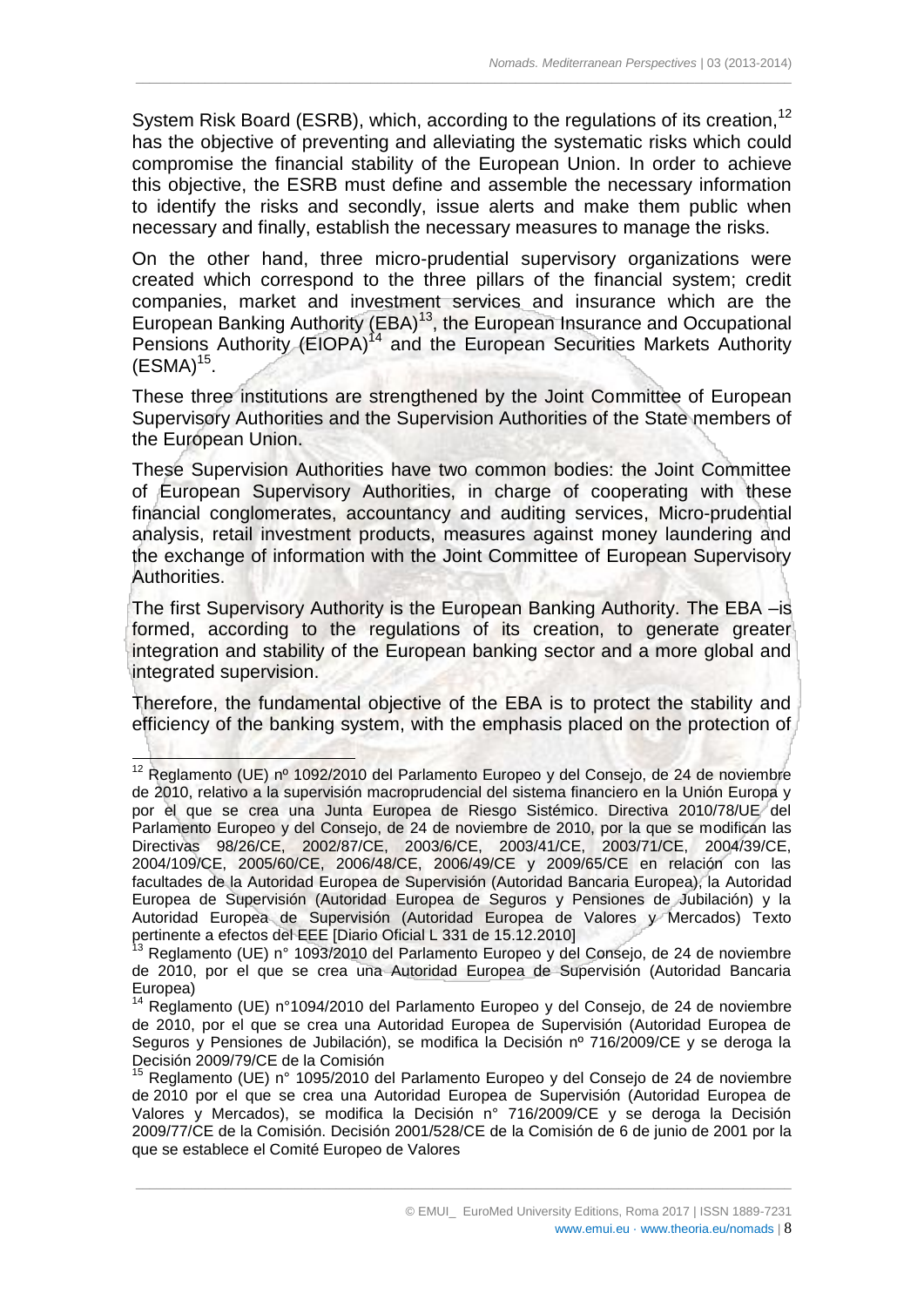the total potential systematic risk which affects the financial entities. This, in turn, could influence the collapse or bad functioning of the financial system or the economy as a whole. It is also charged with the supervision of the credit entities, financial conglomerates, investment companies, payment entities and electronic money entities.

 $\_$  ,  $\_$  ,  $\_$  ,  $\_$  ,  $\_$  ,  $\_$  ,  $\_$  ,  $\_$  ,  $\_$  ,  $\_$  ,  $\_$  ,  $\_$  ,  $\_$  ,  $\_$  ,  $\_$  ,  $\_$  ,  $\_$  ,  $\_$  ,  $\_$  ,  $\_$  ,  $\_$  ,  $\_$  ,  $\_$  ,  $\_$  ,  $\_$  ,  $\_$  ,  $\_$  ,  $\_$  ,  $\_$  ,  $\_$  ,  $\_$  ,  $\_$  ,  $\_$  ,  $\_$  ,  $\_$  ,  $\_$  ,  $\_$  ,

In order to achieve these goals, the EBS has the following instructions: to develop projects and technical norms of regulation and execution, to issue guidelines and recommendations, construct a database (with centralized access) of the financial entities in the area of their competence.

The second institution of supervision is the European Insurance and Occupational Pensions Authority (EIOPA). The EIOPA looks to reestablish the confidence of Europeans and prevent the destabilization of the World financial system in the field of securities and retirement pensions. The EIOPA acts in the field of activities of insurance and reinsurance companies; the financial conglomerates; employment pension funds; insurance intermediaries; business management; auditing and financial information.

Finally, the third authority of supervision; the European Securities Markets Authority (ESMA). The ESMA has the intention, according to its regulations, of reestablishing the confidence of Europeans and preventing the risks of destabilization of the World financial system in the sector of securities.

The ESMA basically affects the area of the activities of societies which offer investment services; business management; auditing of accounts and financial information.

In addition, the ESMA has, in this way, assigned functions of supervision of qualification agents.

The debate on the credit qualification agents is also in the base of the reorganizing of the European financial system. The credit qualification agencies also have a significant role in a complex and globalized market. This role comes generated, in a large part, by the privileges given to them by the States by their regulation.

Despite the failure of its performance in distinct cases like Enron, Wordcom or Parmalat, etc, its lack of anticipation and its errors when granting points to companies that did not deserve them, allowing them to continue to have considerable authority in the markets.

On the other hand, it has been proposed by the FSB and G20 that they should be subject to regulation with this regulation being considered deficient in the European climate<sup>16</sup>.

Together with the creation of these institutions of supervision, the second great pillar of the current European supervision model is the banking union which involves assigning new functions of macro-supervision to the European Central Bank (ECB) and the functions of micro-supervision with respect to the entities which are considered systematic, leaving the national supervisors the control of the local entities and the gathering of information.

-

 $\_$  , and the state of the state of the state of the state of the state of the state of the state of the state of the state of the state of the state of the state of the state of the state of the state of the state of the <sup>16</sup> Reglamento 1060/2009 y propuesta de modificación de la Comisión Europea de 15 noviembre de 2011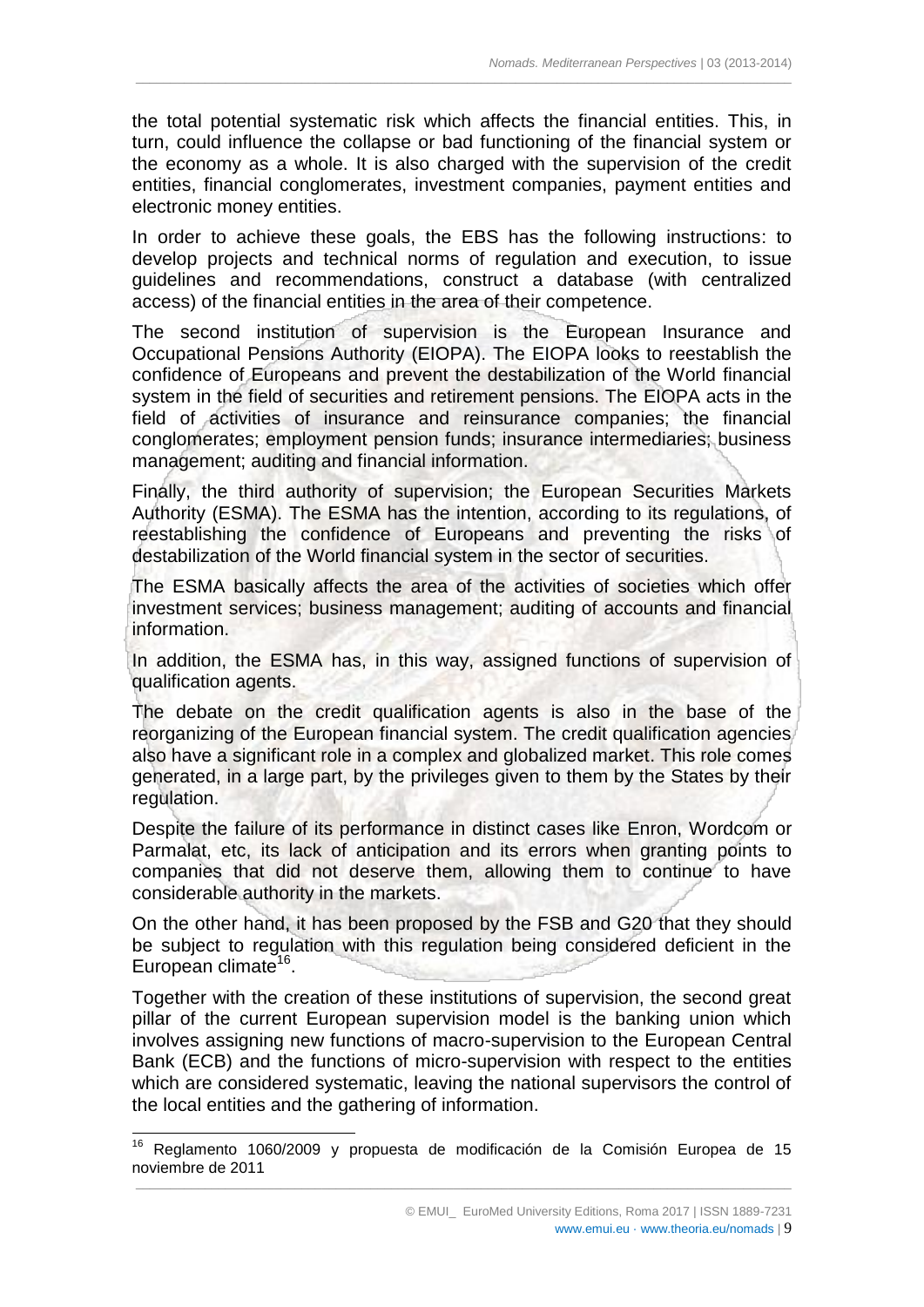Since the reunion of Ecofin on 13th December 2012 where it was agreed to advance the process of a banking union, a market agenda has been established, not only for the creation of a unique banking supervisor for the direct recapitalization of the bank which is programmed for June 2013, the establishing of a mechanism of resolution of the financial entities and the funds which guarantee common deposit accounts. In this way, the ECB will be established as the direct supervisor of the Banks whose assets are more than 30,000,000€ or 20% of the national GDP, in total, 200 of the more than 600 current EU banks:

 $\_$  ,  $\_$  ,  $\_$  ,  $\_$  ,  $\_$  ,  $\_$  ,  $\_$  ,  $\_$  ,  $\_$  ,  $\_$  ,  $\_$  ,  $\_$  ,  $\_$  ,  $\_$  ,  $\_$  ,  $\_$  ,  $\_$  ,  $\_$  ,  $\_$  ,  $\_$  ,  $\_$  ,  $\_$  ,  $\_$  ,  $\_$  ,  $\_$  ,  $\_$  ,  $\_$  ,  $\_$  ,  $\_$  ,  $\_$  ,  $\_$  ,  $\_$  ,  $\_$  ,  $\_$  ,  $\_$  ,  $\_$  ,  $\_$  ,

One of the fundamental elements of this first principle of actions aimed at controlling systematic risk, which both the G20 and the EU discuss at an International level, are the systematic supervision entities. It is considered as a relevant factor in this sense for its grade of interconnection of its activities and thus, of possible infections of its risks to the rest of the system.

The debate on its regulation centers on two aspects. In the first place, on if greater requisites of capital and liquidity should be demanded and the effect that this could have on family and business credit. And in second place, to make these demands compatible with the International growth model.

As well as the systematic entities, there are four key elements we will highlight, in the debate on supervision and regulation at International level, the worry about shadow banking, the role of hedge funds, UCITS and OTC by-products as expansion elements of banking risk and control through the Basel III normative.

The first of these elements is shadow banking, which the FSB define as "the system of credit intermediation that involves entities and activities outside the regular banking system"<sup>17</sup>

The fundamental objective of the G20 and the EU is to establish a framework of control in this issue, currently materialized as a collection of recommendations for the States<sup>18</sup>.

On the other hand, and closely connected with shadow banking is control of the hedge funds, the OTC by-products and UCITS (alternative funds).

The regulation and supervision of these three risks, considered by the G20 as systematic, is inconclusive and influences the control and regulations, such as the gradual convergence of the developments by the USA and Europe.

The fourth element that we have to consider in relation with systematic risk is the Basle  $III^{19}$  regulation at International level. The objective is to create a collection of capital and liquidity measures in order to strengthen the solvency of the banking system.

1

<sup>&</sup>lt;sup>17</sup>Informe Financial Stability Board (2011) Shadow Banking: Strengthening Oversight and *Regulation Recommendations of the Financial Stability Board* Disponible en [http://www.financialstabilityboard.org/publications/r\\_111027a.pdf](http://www.financialstabilityboard.org/publications/r_111027a.pdf)<br><sup>18</sup> FSB (2012) Streghtening oversight and regulation of shadow banking y también en Green

Paper. Shadow Banking. Comisión Europea.(2012) Disponible en [http://ec.europa.eu/internal\\_market/bank/docs/shadow/green-paper\\_en.pdf](http://ec.europa.eu/internal_market/bank/docs/shadow/green-paper_en.pdf)

 $\_$  , and the state of the state of the state of the state of the state of the state of the state of the state of the state of the state of the state of the state of the state of the state of the state of the state of the <sup>19</sup> Rodriguez de Dodes, E. (2011) Las nuevas medidas de Basilea III en el sector bancario. Estabilidad Financiera(19) Ed. Banco de España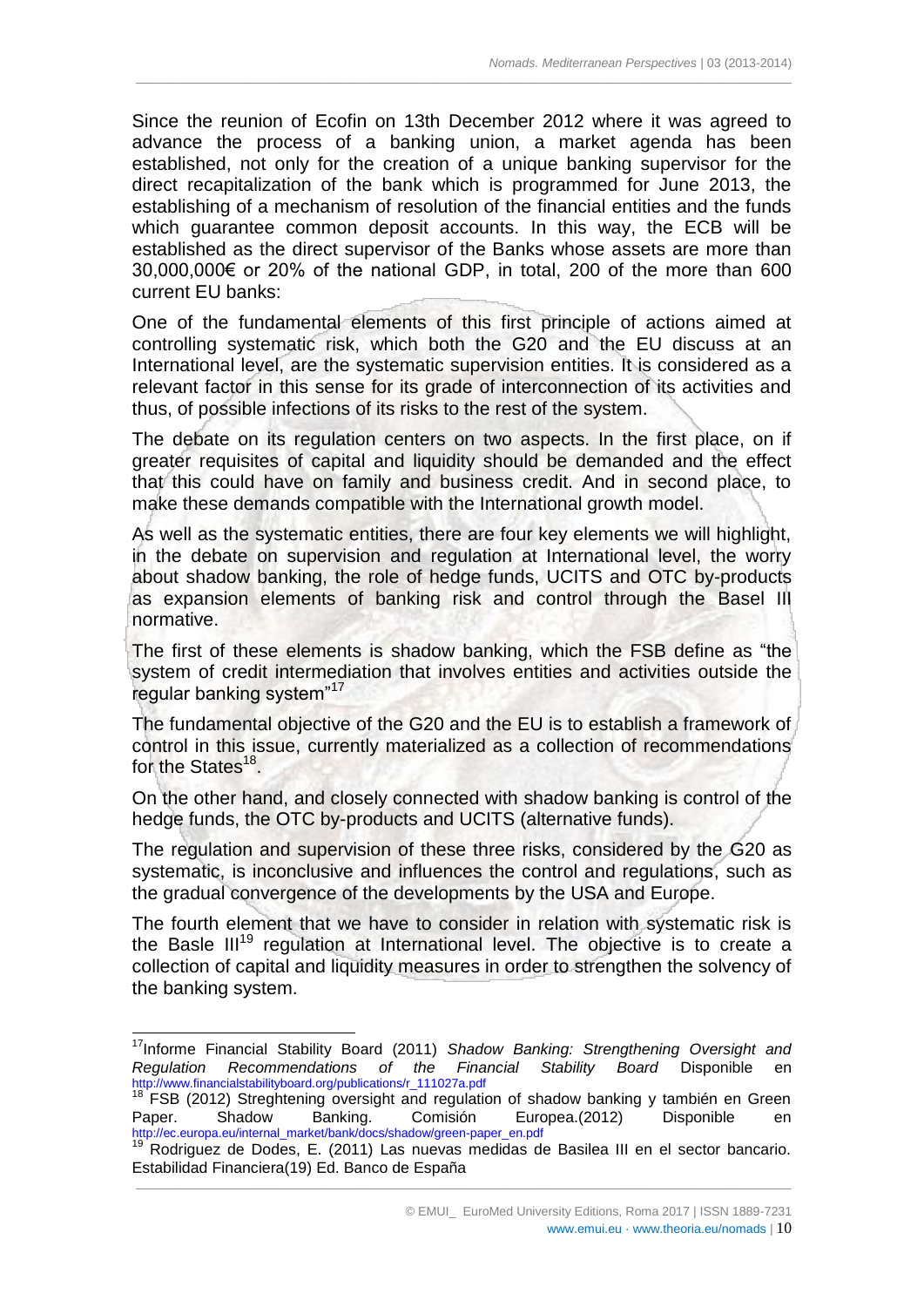The general objective is illustrated in a collection of measures to directly demand more capital through greater intimations with respect to risk and exposure and indirectly, through a ratio of leverage and some back up capital to use in crisis situations. In addition, a better quality capital will be demanded through a more restrictive definition of ordinary capital and reserves.

 $\_$  ,  $\_$  ,  $\_$  ,  $\_$  ,  $\_$  ,  $\_$  ,  $\_$  ,  $\_$  ,  $\_$  ,  $\_$  ,  $\_$  ,  $\_$  ,  $\_$  ,  $\_$  ,  $\_$  ,  $\_$  ,  $\_$  ,  $\_$  ,  $\_$  ,  $\_$  ,  $\_$  ,  $\_$  ,  $\_$  ,  $\_$  ,  $\_$  ,  $\_$  ,  $\_$  ,  $\_$  ,  $\_$  ,  $\_$  ,  $\_$  ,  $\_$  ,  $\_$  ,  $\_$  ,  $\_$  ,  $\_$  ,  $\_$  ,

The transition of Basle III began at the beginning of 2013 and will last until 1<sup>st</sup> January 2019.

With respect to the banking sector and related with the objective of achieving a greater degree of transparency, the so called bank Stress Tests appeared which have been carried out in 2010 and 2011. The debate on these initiatives has positive and negative aspects. With respect to the positive aspects, banking conditions and the facilitating of capital have improved. However, this transparency can also have negative consequences, such as generating distrust among agents and depositors who do business with the particular financial entity. Thus, a unfavorable opinion exists towards these tests in as much as there are no homogenous criteria for all those entities where the criteria is applied and that these criteria should be more efficient, with more information on the real explanation of the results. The criticism of the evaluation that this system has received have motivated the fact that, these tests have not been repeated since 2011.

To increase the transparency in the area of markets and investment services, we can find the MiFID II Directive. MiFID has the objective of increasing competition between negotiating systems allowing new competitors to enter with less restrictions on regulated markets. However, the European Commission has understood and in this sense, explains the existence of MiFID II, these developments need new impulses to attend to the complexity of the new technological developments on trading and giving more advantages to small investors as potential beneficiary of these new platforms of negotiation.

Level II measures called Solvency II Directive, were developed in the insurance sector, with the objective of increasing transparency and strengthening risk control.

In the same way, coordination is the other key we highlight when we made reference to systematic risk. The integration of the European market infrastructures is a determining element in the new restructuring of the financial system. An example are the EMIR and Target 2 Securities projects which will become effective in 2015 and which have the objective of affirming the integration process on the structures of post-contraction to homogenize and automate the procedures.

In this sense, we find the MAD II integration project, designed to integrate European regulators from the viewpoint of improving the prevention of market abuse.

The second great principle of the current supervision and regulation model is the importance of good corporate management (increase the responsibility of the agents), controlling the salaries of company directors and also the so called proxy advisors.

© EMUI\_ EuroMed University Editions, Roma 2017 | ISSN 1889-7231 www.emui.eu · www.theoria.eu/nomads | 11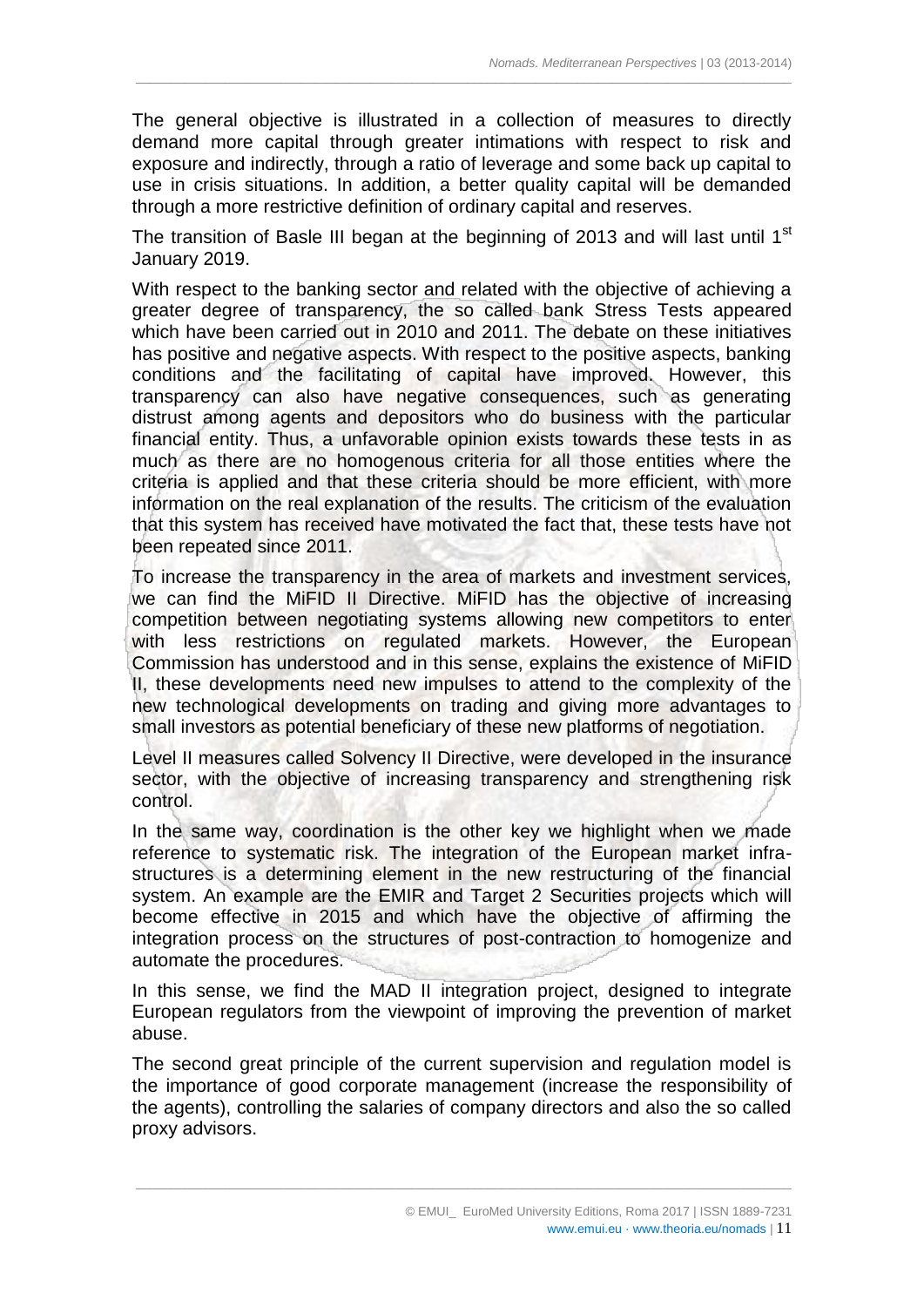Following the statement of 5th September 2009 by the Ministry of the Economy and the Governors of the Central Banks of the G20 which emphasized the fact that measures must be taken to guarantee sustainable growth and to construct a stronger International financial system through regulation of payments to the bank, which is covered by the Directive III of Capital requirements which has been transposed to the State Members. Finally, the necessity to control the proxy advisors who the National Commission of Market Values (NCMV) define as "entities that lend consultancy services to investors, (mainly institutions), in return for the derivative right to vote on the ownership of shares in highly valued societies"<sup>20</sup>.

 $\_$  ,  $\_$  ,  $\_$  ,  $\_$  ,  $\_$  ,  $\_$  ,  $\_$  ,  $\_$  ,  $\_$  ,  $\_$  ,  $\_$  ,  $\_$  ,  $\_$  ,  $\_$  ,  $\_$  ,  $\_$  ,  $\_$  ,  $\_$  ,  $\_$  ,  $\_$  ,  $\_$  ,  $\_$  ,  $\_$  ,  $\_$  ,  $\_$  ,  $\_$  ,  $\_$  ,  $\_$  ,  $\_$  ,  $\_$  ,  $\_$  ,  $\_$  ,  $\_$  ,  $\_$  ,  $\_$  ,  $\_$  ,  $\_$  ,

Continuing with this concern for good corporate management, the European Commission designed the *Green Paper* in April 2011. The Green Paper constitutes the regulations of corporate management of the European Union<sup>21</sup>. In the framework of the EU, this regulation is applied to all companies who are listed on the Stock Exchange and is a combination of legislation and regulations of a non-binding nature (*soft law*) which includes recommendations and codes of corporate management.

#### **4. Review of the new financial regulation and supervision model of the European Union.**

Despite the efforts made, the report in March 2013 by the FMI (Financial System Stability Assessment) concluded that "Financial stability is not assured"<sup>22</sup>.

The supervision and regulation model at an International level and fundamentally, in the framework of the European Union, presents many weak points<sup>23</sup> which, if not resolved, could cause a failure in achieving the proposed objectives and thus, we will not get an adequate answer to the current necessities of financial system control at a global and regional level.

The main criticisms of the current model of control and supervision of the European financial system would be: at International level, the excessive regulations in a global framework of competitive de-regulation and the lack of coordination between the FSB and the JERS. At a European level, we can highlight a lack of definition and juridical security of the supervision and control model, integration problems and double supervision between the Member States and the time taken in implementing the model.

Firstly, an excess of regulatory procedures can be observed in an area of competitive de-regulation between International financial markets. In their

 $\frac{1}{20}$  CNMV (2012) Informe evaluación comportamiento Proxy Advisors Disponible en <http://www.cnmv.es/DocPortal/Publicaciones/Grupo/InformeProxyAdvisors.pdf><br><sup>21</sup> Comisión Europea (2011) Libro verde. La normativa de gobierno corporativo de la UE.

Disponible en <http://eur-lex.europa.eu/LexUriServ/LexUriServ.do?uri=COM:2011:0164:FIN:ES:PDF>

<sup>&</sup>lt;sup>22</sup> Informe FMI (marzo 2013) Disponible en <http://www.imf.org/external/pubs/ft/scr/2013/cr1375.pdf>

 $\_$  , and the state of the state of the state of the state of the state of the state of the state of the state of the state of the state of the state of the state of the state of the state of the state of the state of the <sup>23</sup> Goodhart, C., Kashyap, K., Tsomocos, D. y Vardoulakis, A. (2013). An integrated framework for analyzing multiple financial regulations. *International journal of Central Banking*, 9 (Supp.1), 109-144.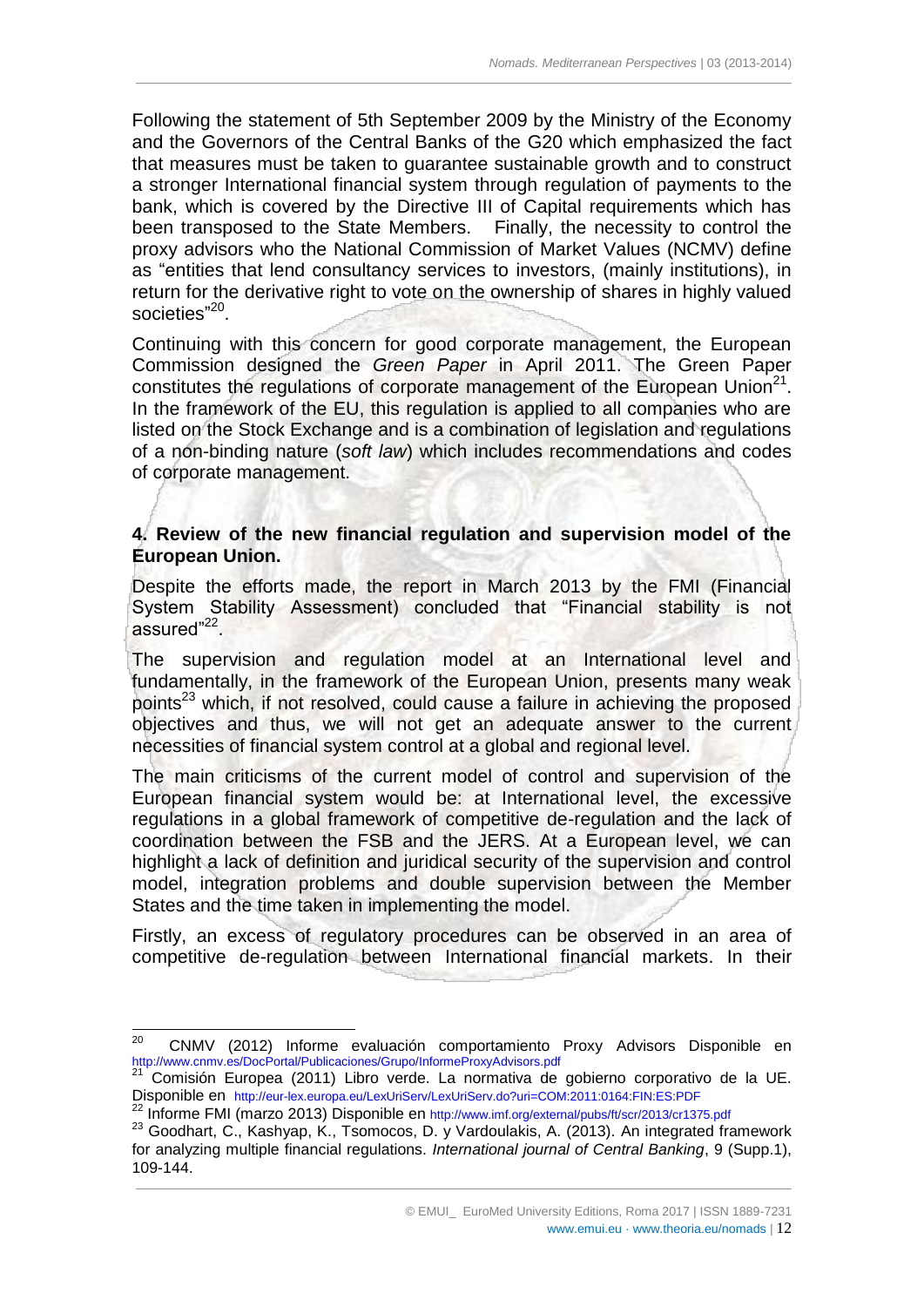January 2013 report, the FSB pointed out that the increase in regulatory charges could lead to an increase in shadow banking $^{24}$ .

 $\_$  ,  $\_$  ,  $\_$  ,  $\_$  ,  $\_$  ,  $\_$  ,  $\_$  ,  $\_$  ,  $\_$  ,  $\_$  ,  $\_$  ,  $\_$  ,  $\_$  ,  $\_$  ,  $\_$  ,  $\_$  ,  $\_$  ,  $\_$  ,  $\_$  ,  $\_$  ,  $\_$  ,  $\_$  ,  $\_$  ,  $\_$  ,  $\_$  ,  $\_$  ,  $\_$  ,  $\_$  ,  $\_$  ,  $\_$  ,  $\_$  ,  $\_$  ,  $\_$  ,  $\_$  ,  $\_$  ,  $\_$  ,  $\_$  ,

This issue has developed into the big current debate, especially when the EU discussed the viability of the "off-shore tax havens" at both community and global level.

At the G20 meeting in 2008, it was agreed to eliminate tax havens at an International level, which included the work done by the Financial Action Task Force on the subject of tax evasion, prevention of laundering of capital and financing of International terrorism<sup>25</sup>. Moreover, a meeting of the EU Ministers of the Economy was held in April 2013, due to the necessity of achieving resources and avoiding tax evasion and taking measures against investments in offshore tax havens.

The EU is made up of reluctant State Members such as Luxembourg and Austria however, the five main countries of the EU have agreed to set up a pilot project of automatic exchange of banking information on details of nonresidents.

This environment of competitive de-regulation, also slows down the setting up of reforms to avoid generating too much regulatory burdens on the companies. This lack of agility in implementing the regulations is viewed by the State Members as an advantage in avoiding that the economic agents comply with the regulation and give themselves an advantage over companies who do comply with them. An example of which, is the refusal of London to follow the dates agreed to implement the regulatory measures in agreement with the European Councils and in this way, that the inexistence of regulation could give them an competitive advantage over those who have implemented them.

Another criticism is the lack of coordination between the FSB and the JERS, macro-prudential supervision organizations at distinct levels but which do not show any cohesion in their actions.

One of the aspects where the need for action is highlighted, as was pointed out at the G20 meeting in 2008, is that answers must be global and as such, a wider cooperation between International supervisory institutions is necessary. In order to control the systematic risks, collective actions are required. However, in reality a lack of communication between the International and European supervisors exists. In fact, institutional cooperation channels between the FSB and JERS do not exist. This lack of coordination could detract from the actions that are taken by whichever of the supervisory institutions.

In second place, the lack of definition at European level and juridical security of the European model of financial supervision and regulation is one of the most active criticisms.

The reality lies in the extreme change and the fact that the legislators act *a posteriori*, this produces a disadvantage. The most immediate consequence, in these moments with a system undergoing a complete review, is the uncertainty

 24 Informe FSB (2013) Disponible en [http://www.financialstabilityboard.org/publications/c\\_130129xx.pdf](http://www.financialstabilityboard.org/publications/c_130129xx.pdf)

 $\_$  , and the state of the state of the state of the state of the state of the state of the state of the state of the state of the state of the state of the state of the state of the state of the state of the state of the  $25$  Nuñez Ramos, S (2010) La respuesta a la crisis financiera internacional: medidas de estabilización financiera y estrategias de salida. Presupuesto y Gasto Público 59/2010 pp 23-37 Instituto de Estudios Fiscales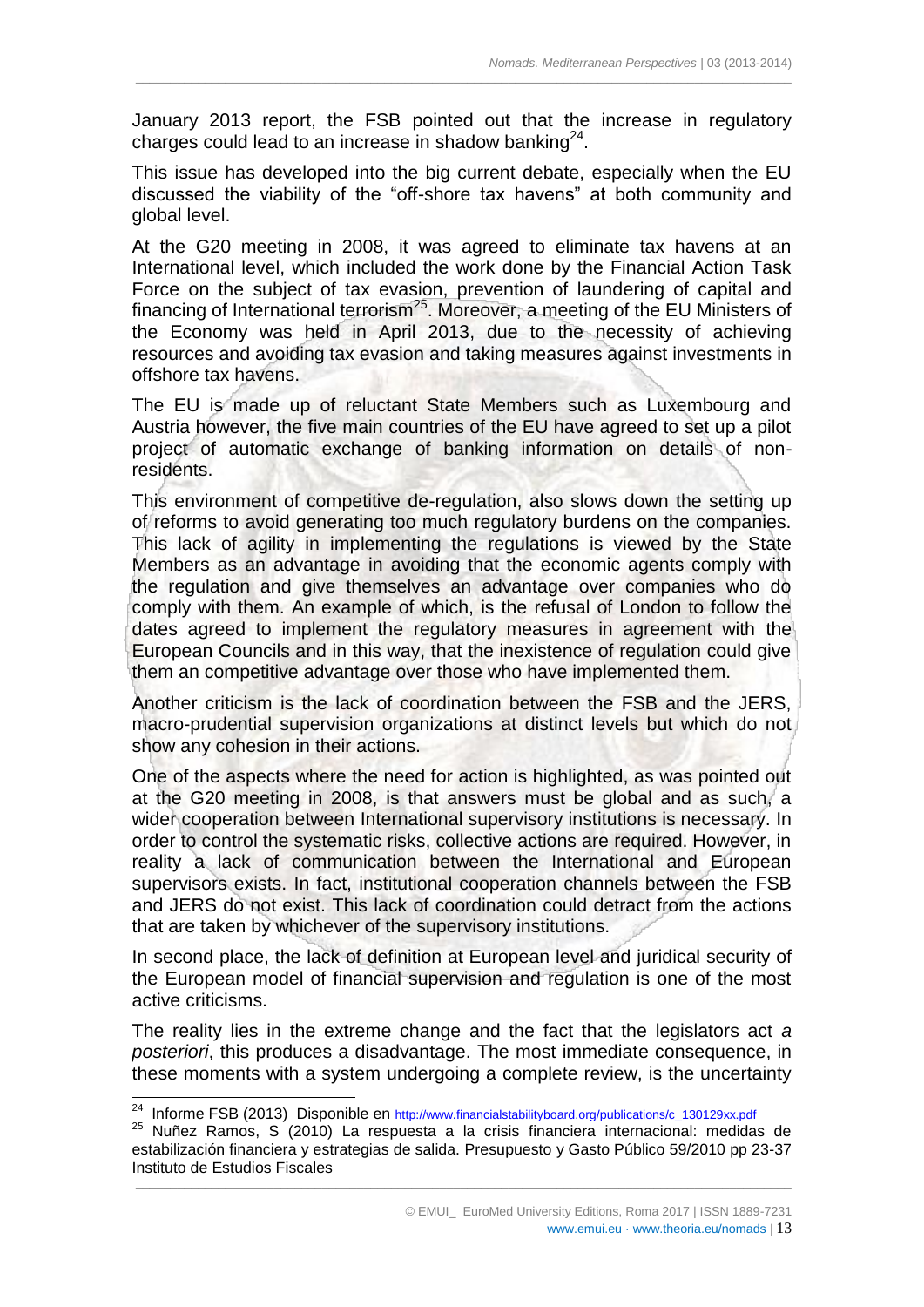created for the lack of definition of the obligations which the economic agents must abide by.

 $\_$  ,  $\_$  ,  $\_$  ,  $\_$  ,  $\_$  ,  $\_$  ,  $\_$  ,  $\_$  ,  $\_$  ,  $\_$  ,  $\_$  ,  $\_$  ,  $\_$  ,  $\_$  ,  $\_$  ,  $\_$  ,  $\_$  ,  $\_$  ,  $\_$  ,  $\_$  ,  $\_$  ,  $\_$  ,  $\_$  ,  $\_$  ,  $\_$  ,  $\_$  ,  $\_$  ,  $\_$  ,  $\_$  ,  $\_$  ,  $\_$  ,  $\_$  ,  $\_$  ,  $\_$  ,  $\_$  ,  $\_$  ,  $\_$  ,

A clear example is the application of determined regulations like the MiFiD directive, of which, there are many doubts on its range. It is currently, applied to the banking sector and investment services but debate exists on its application to the securities sector.

On the other hand, this uncertainty increases due to the lack of juridical security which causes the transitory regulations. An example is that before finishing the Basle II the transition was made to Basle III, the same happened with MiFiD to MiFiD II or MAD to MAD II.

These types of transitions make the economic agents create doubts on the different applications of the regulations.

Another criticism directed at the configuration of the European model, is the lack of bigger competition of the institutions of supervision fundamentally, the sanctioned capacity of the supervisory organizations. The fundamental tool of the JERS are the recommendations however, they do not have coercive value. Ultimately, the question would be; who is forced to comply in a preventative framework? This would mean an important limitation to the effectiveness of the system. In the end, it is highlighting the fact that the economic management model in the EU needs a complete review of the definition of obligation of the compromises and the sanctioned mediums.

Another factor related to the previous criticism, is the lack of integration of the EU markets, the consequences associated to the inexistence of a unique financial market. Let us take as an example, the existing differences between the supervision model which the United Kingdom is following and the implementation that the Euro zone is configuring.

The third criticism comes from the slow pace of the remodeling of the system and that not all of the elements of the system are being given the same level of importance.

The creation of the banking union does not have a chance of complying with the set time limits, among other things, due to the unwillingness (specifically of Germany) of complying with the changes which were introduced to the functioning of the EU as a restructuring of the Treaties. This means that all of the Member States should pass the bill internally. This causes a considerable delay to procedures which means that the recapitalization of the Banks, programmed for June 2013, will now need to be put back.

Furthermore, the banking sector is being prioritized given that it is the sector most affected by the crisis, followed by reforming markets and investment services. However, the securities sector has not been prioritized and the developments in control and supervision are slower than those applied to the banking sector and investment services.

This lack of agility in carrying out the reforms also originates from the creation of the EU. The taking of decisions in the heart of the community institutions is complex and very slow however, markets demand quick and conclusive answers, a situation which totally clashes with the reality of the EU, without a

<sup>©</sup> EMUI\_ EuroMed University Editions, Roma 2017 | ISSN 1889-7231 www.emui.eu · www.theoria.eu/nomads | 14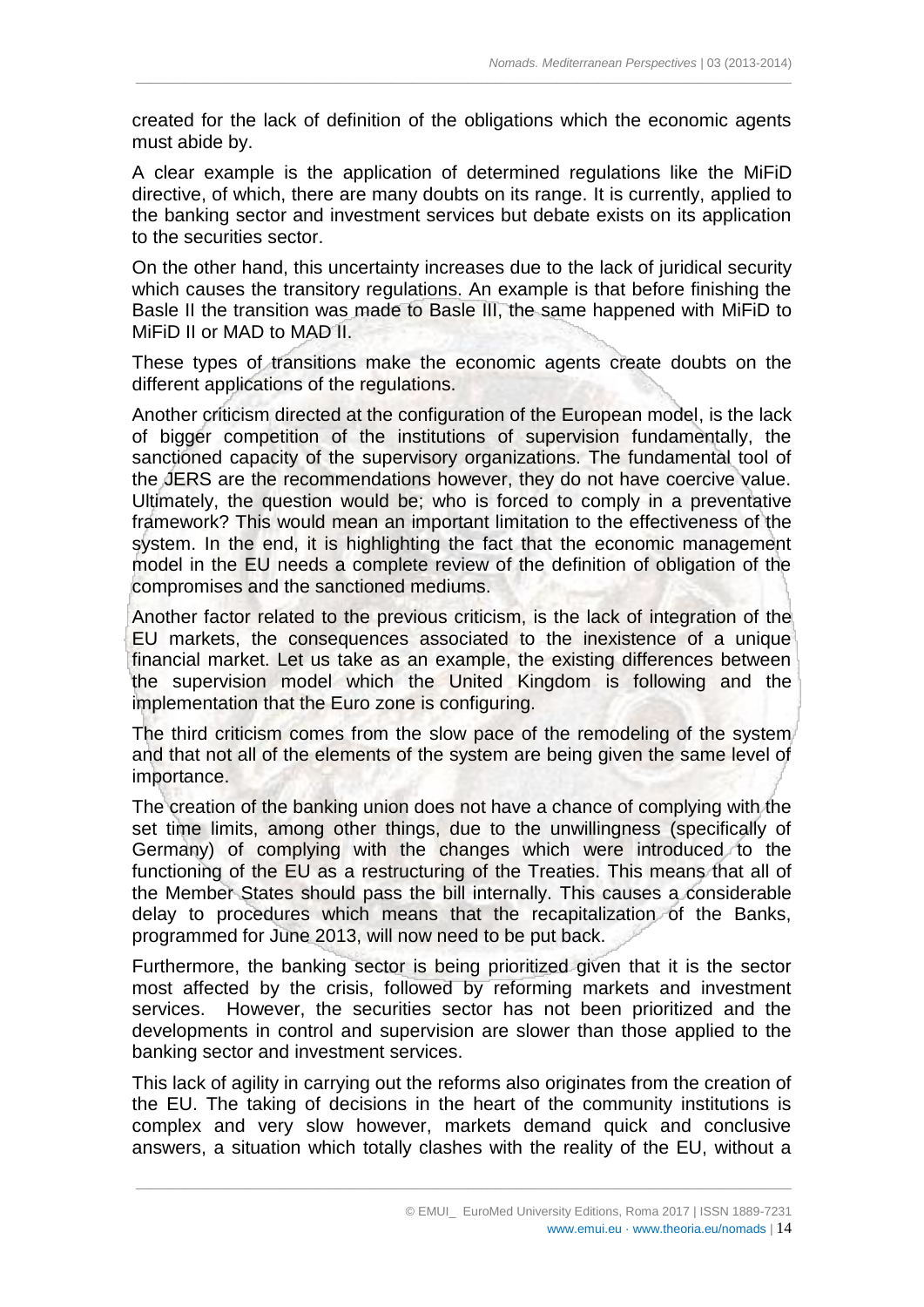single voice and with multiple problems on agreeing on which are the relevant aspects to deal with.

 $\_$  ,  $\_$  ,  $\_$  ,  $\_$  ,  $\_$  ,  $\_$  ,  $\_$  ,  $\_$  ,  $\_$  ,  $\_$  ,  $\_$  ,  $\_$  ,  $\_$  ,  $\_$  ,  $\_$  ,  $\_$  ,  $\_$  ,  $\_$  ,  $\_$  ,  $\_$  ,  $\_$  ,  $\_$  ,  $\_$  ,  $\_$  ,  $\_$  ,  $\_$  ,  $\_$  ,  $\_$  ,  $\_$  ,  $\_$  ,  $\_$  ,  $\_$  ,  $\_$  ,  $\_$  ,  $\_$  ,  $\_$  ,  $\_$  ,

After having defined the supervision model and looked at the most significant criticisms, we consider the main areas for improvement should be;

Firstly, better coordination between the supervisory organizations, that is, FSB and JERS, and between the supervision of the National institutions of the State Members and the communities with supra-national competition. The current implementation of supervisory structures within the State Members, with the Spanish example of, after the endowment to the General Direction of Supervision of new inspection groups in April 2013 and adapting itself to the Memorandum of understanding of conditions of political finance as written in Brussels, creating a new supervision scale which increases the complexity of the European supervision structure and nevertheless, cooperation mechanisms have not been produced among the different supervision levels.

Secondly, a better integration of the financial markets fundamentally, in the case of the EU. A progressive harmony of the procedures is happening however, juridical barriers and political obstacles continue to exist, which impede the idea of a unique financial market within the EU framework.

In the third place, and particularly related to the previous question, it is essential to give more functions and power to the supervisory organizations above the State Members, an example of which are the demands in relation to the ECB<sup>26</sup>.

In this sense, the State Members are unwilling to hand over the delegation of power of new instruments to the ECB however, they have given them the responsibility of unique banking supervision. That is, competition has been granted but they have avoided giving them the necessary power and tools to exercise this power. The direct banking recapitalization of the bank and the funds which quarantee common deposits should be a reality in order to give more coherence to the actions of the ECB.

In this sense, the fiscal union is outlined as strengthening of the advances of the banking union. A point on which, to this day, there is still no consensus between State Members.

In the fourth place, to generate structures and institutions of supervision and control which are clearer in their functioning to avoid confusion and uncertainty.

The economic agents demand institutions with clear and defined procedures in order to be able to establish strategies. The current complexity of the supervisory scheme creates uncertainty within the system.

In fifth place, to avoid the excessive bureaucracy and slowness in the taking of decisions whose most important effect is the delay in the solving of problems which require effective management such as, the regulation of hedge funds or OTC by products, distinguished as elements generated by systematic risk and whose regulation , five years after the crisis, continues to be debated.

-

 $26$  Goodhart, C. y Kapoor, S. (2013) Plans for a banking union may not be enough to tackle the eurozone´s economic crises (Blog Post London School of Economics and Political Science) Disponible en <http://blogs.lse.ac.uk/europpblog/2013/02/04/eurozone-banking-union-sovereign-link/>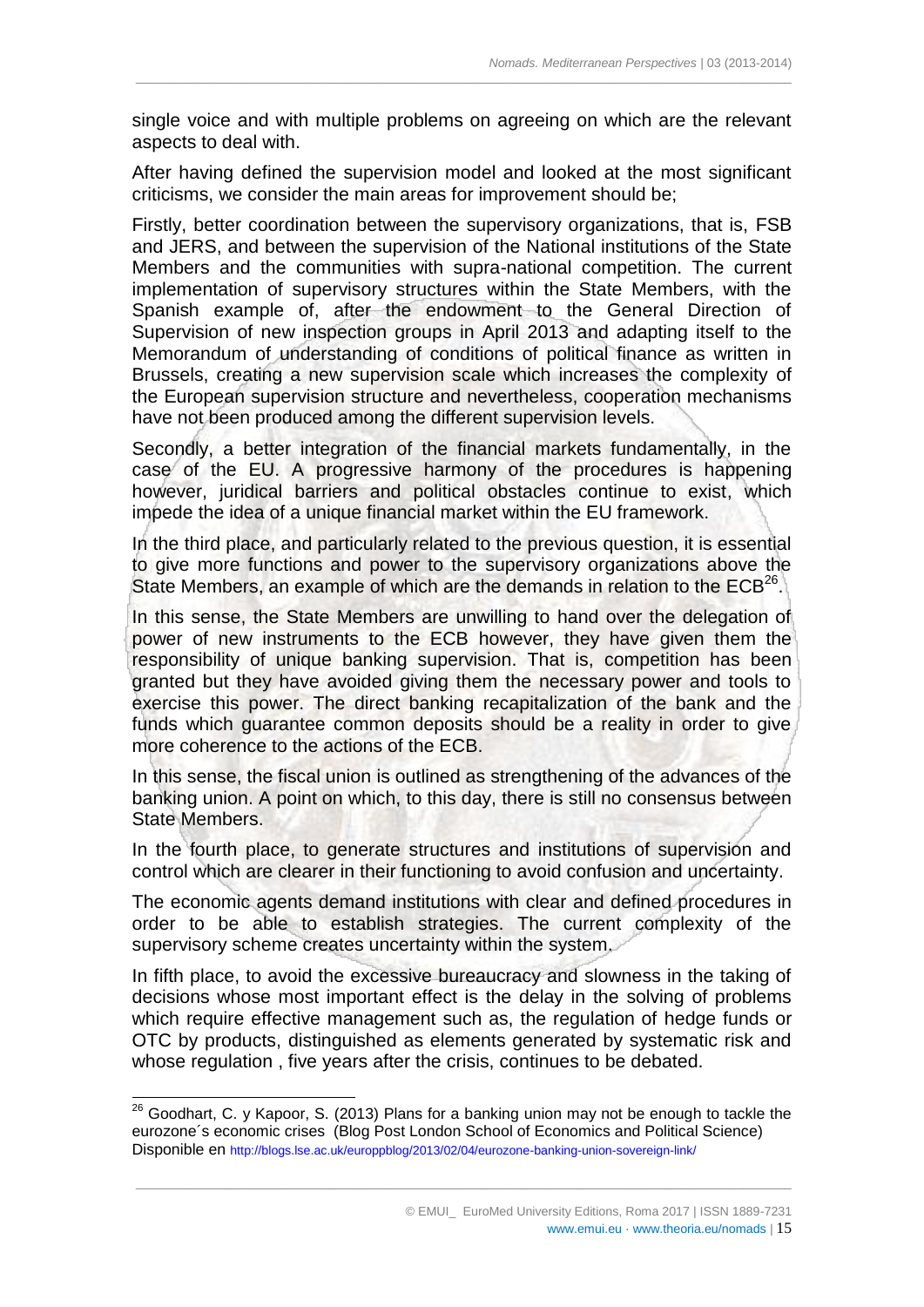In summary, we need a more integrated system of supervision and regulation which responds to a unique financial market in the European framework and which has multiple cooperation channels at an International level and which promotes the taking of quick decisions with a unique voice within the EU.

 $\_$  ,  $\_$  ,  $\_$  ,  $\_$  ,  $\_$  ,  $\_$  ,  $\_$  ,  $\_$  ,  $\_$  ,  $\_$  ,  $\_$  ,  $\_$  ,  $\_$  ,  $\_$  ,  $\_$  ,  $\_$  ,  $\_$  ,  $\_$  ,  $\_$  ,  $\_$  ,  $\_$  ,  $\_$  ,  $\_$  ,  $\_$  ,  $\_$  ,  $\_$  ,  $\_$  ,  $\_$  ,  $\_$  ,  $\_$  ,  $\_$  ,  $\_$  ,  $\_$  ,  $\_$  ,  $\_$  ,  $\_$  ,  $\_$  ,

## **4. Conclusions**

After the completion of this study, we have arrived at the following conclusions:

Firstly, since 2008 and through the relevance acquired through the economic crisis at a global level, diverse international forums, headed by the G20 and the EU, consider a reforming of the supervisory and regulatory global financial system as a matter of urgency in order to prevent systematic risks.

The integration of financial markets at a global market level through the advances in the application of technology to the financial sector has made supervision based on ample coordination between the different supervisory entities and a leveling down of regulation at a national level absolutely essential. In addition, the other great principle that the system should consider regulations and principles which build good cooperative management as one of the strategic lines to follow to avoid future crisis.

In agreement with the G20, in November in 2008, that transparency, solvency of the financial entities and protection of the small investor are the objectives that the initiatives must be aimed at with this renovation of the International financial system.

In this sense, the control of the systematic entities would acquire special relevance and avoid a situation of companies acting in the shadow of the established procedures (shadow banking) due to lack of management and efficient regulation. .

In like manner, the requisites for improving the solvency of the entities, with the BASLE III regulations and the distinct regulations for controlling directors salaries and the taking of risks.

These International directives have been accepted by the EU and a regional supervision model has been extrapolated which is based on macro-prudential supervision and managed by the European Systematic Risk Board as well as a supervisory organization for each of the three pillars of the financial system: credit entities, markets and investment services and securities.

Secondly, this system should be complemented by a directing regulation for a greater integration of European financial space which would be a product of progressive harmonization of the financial regulation system at an International level. An example of which is the promulgation of the MiFiD Directive and its modification to MiFiD II, the MAD II Directive or Market abuse, or the Solvency II Directive in securities.

This supervisory and regulatory architecture is complemented by distinct supervisory models at Member State level.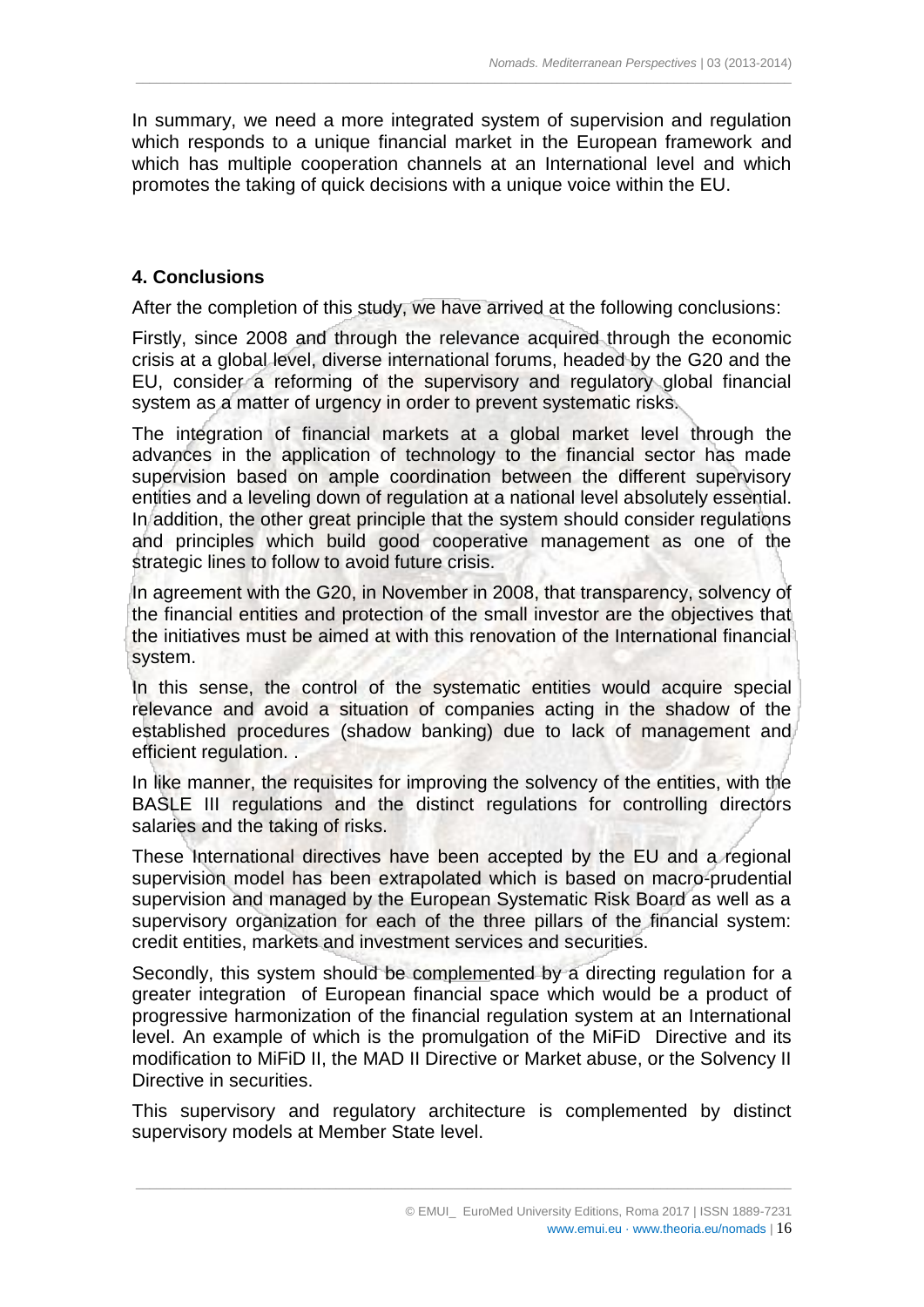In the third place, despite the efforts made in the renovation of the supervisory and regulatory system in the European financial market, this architecture has diverse weak points which need dealing with in order to achieve an efficient, effective and long lasting regulation and supervision model which would allow us to prevent future crisis. At International level, greater coordination is required between the macro-prudential supervisors in order to manage this new definition of the International financial system in a coherent way in a global market environment for competitive deregulation.

 $\_$  ,  $\_$  ,  $\_$  ,  $\_$  ,  $\_$  ,  $\_$  ,  $\_$  ,  $\_$  ,  $\_$  ,  $\_$  ,  $\_$  ,  $\_$  ,  $\_$  ,  $\_$  ,  $\_$  ,  $\_$  ,  $\_$  ,  $\_$  ,  $\_$  ,  $\_$  ,  $\_$  ,  $\_$  ,  $\_$  ,  $\_$  ,  $\_$  ,  $\_$  ,  $\_$  ,  $\_$  ,  $\_$  ,  $\_$  ,  $\_$  ,  $\_$  ,  $\_$  ,  $\_$  ,  $\_$  ,  $\_$  ,  $\_$  ,

At European level, the agents demand supervision institutions with clear and defined procedures which avoid uncertainty among the economic agents. An example of which could be better juridical security regulations.

In short, a more defined and integrated organization of power in the EU which would help us avoid incompatible supervisory procedures between State Members and which fragments the taking of decisions with the consequent effects of lack of coherence & slowness with the sanctioned supervisory procedures.

The advance in the creation of a unique financial market in the EU is highlighted as an essential requirement in managing a system of economic management which allows the EU to establish the bases for sustainable growth and to be able to maintain its power and influence at an International level within the collective of the most competitive regions at International level.

# **5. References**

Aspachs, O., Kapoor, S. y Goodhart, C. (2013) Plans for a banking union may not be enough to tackle the Eurozone´s economic crisis

Disponible en [http://blogs.lse.ac.uk/europpblog/2013/02/04/eurozone-banking](http://blogs.lse.ac.uk/europpblog/2013/02/04/eurozone-banking-union-sovereign-link/)[union-sovereign-link/](http://blogs.lse.ac.uk/europpblog/2013/02/04/eurozone-banking-union-sovereign-link/)

Comisión Europea (2011) Libro verde. La normativa de gobierno corporativo de la UE. Disponible en [http://eur-](http://eur-lex.europa.eu/LexUriServ/LexUriServ.do?uri=COM:2011:0164:FIN:ES:PDF)

[lex.europa.eu/LexUriServ/LexUriServ.do?uri=COM:2011:0164:FIN:ES:PDF](http://eur-lex.europa.eu/LexUriServ/LexUriServ.do?uri=COM:2011:0164:FIN:ES:PDF)

Czulaba, M., Mitxelena, C., Puente, M. (en prensa) Hacia un nuevo modelo de Gobernanza Económica Europeo: bases para el crecimiento en Europa. *7th International Conference on Applied Economics Contemporary Issues in Economy. Growth Perspectives in Europe?.* 24-25 de Mayo de 2013. Torún, Poland

Davies, H. y Green, D. (2009) *Regulación financiera mundial* Barcelona: Paidós Comunicación

Donges, B. J (2012) Crisis europea y el reto de una gobernanza económica eficaz. *Círculo de de Empresarios*.

Disponible en [http://www.slideshare.net/circulodeempresarios/103-](http://www.slideshare.net/circulodeempresarios/103-138dongesjuergen-b) [138dongesjuergen-b](http://www.slideshare.net/circulodeempresarios/103-138dongesjuergen-b)

Nuñez Ramos, S. (2010) La respuesta a la crisis financiera internacional: medidas de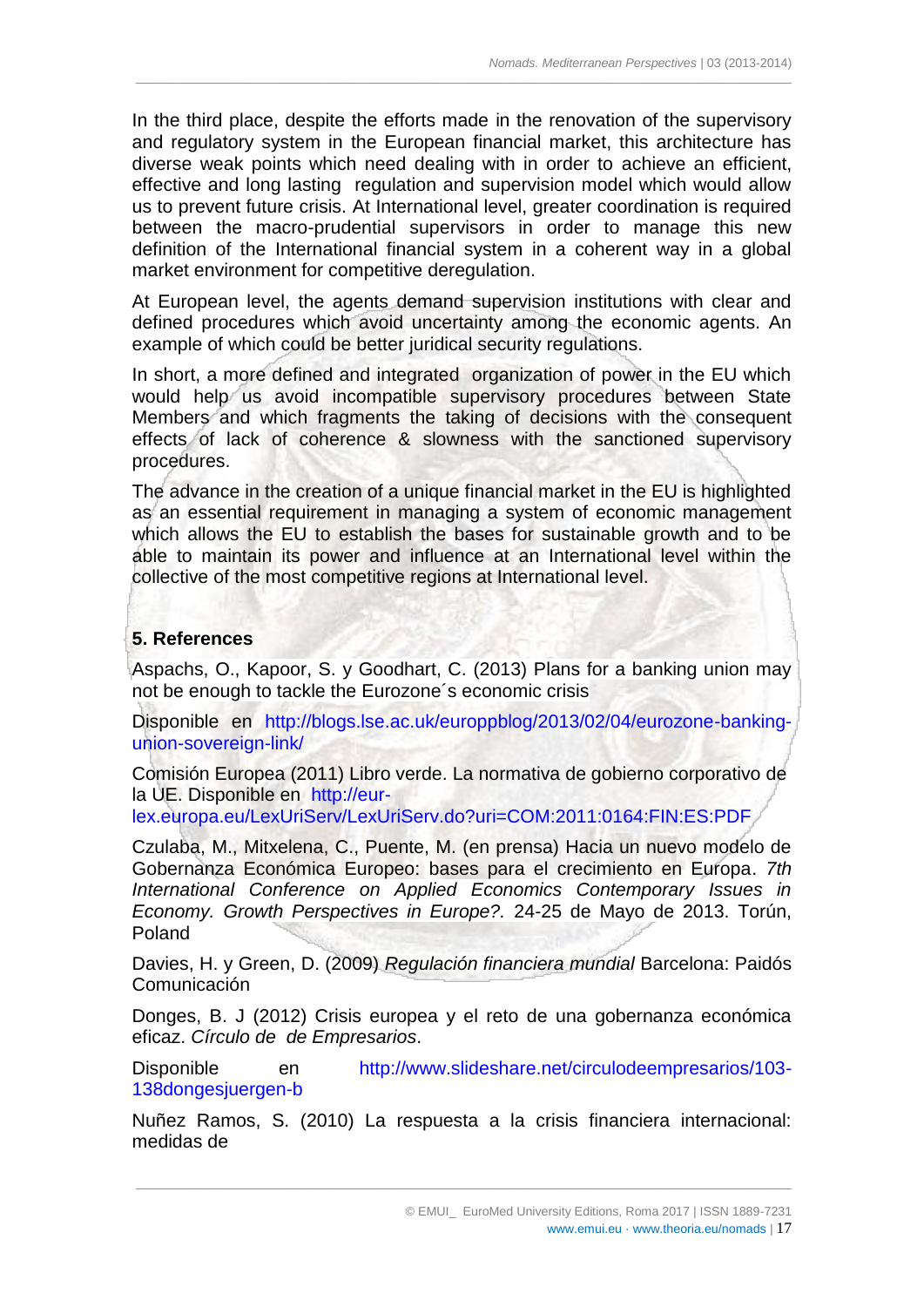estabilización financiera y estrategias de salida. *Instituto de Estudios Fiscales Presupuesto y Gasto Público* 59/2010, 23-37

 $\_$  ,  $\_$  ,  $\_$  ,  $\_$  ,  $\_$  ,  $\_$  ,  $\_$  ,  $\_$  ,  $\_$  ,  $\_$  ,  $\_$  ,  $\_$  ,  $\_$  ,  $\_$  ,  $\_$  ,  $\_$  ,  $\_$  ,  $\_$  ,  $\_$  ,  $\_$  ,  $\_$  ,  $\_$  ,  $\_$  ,  $\_$  ,  $\_$  ,  $\_$  ,  $\_$  ,  $\_$  ,  $\_$  ,  $\_$  ,  $\_$  ,  $\_$  ,  $\_$  ,  $\_$  ,  $\_$  ,  $\_$  ,  $\_$  ,

FSB (2011) Progress report from the FSB, the IMF and BIS on macroprudential policy tools and frameworks. Progress Report to G20.

Disponible en<http://www.imf.org/external/np/g20/pdf/102711.pdf>

Goodhart, C (2001) The organizational structure of banking supervision. *Financial Stability and Central Banks*. Londres. Reino Unido: Routledge

Goodhart, C. y Huang, H. (2000) A simple model of an international lender of last resort . *Economic notes*, 29 (1), 1-11

Goodhart, C. y Tsomocos, D. (2012) *The challange of financial stability: a new model and its applications*. Reino Unido: Edward Elger.

Goodhart, C.(2010) How should we regulate bank capital and financial products? What role for "living wills"? (Cómo Deberíamos Regular el Capital Bancario y los Productos Financieros? Cuál es el Papel de los 'Testamentos en Vida?'). *Revista de Economía Institucional,* 12 (23), 85-109.

Disponible en<http://www.economiainstitucional.com/pdf/No23/cgoodhart23.pdf>

Goodhart, C., Kashyap, K., Tsomocos, D. y Vardoulakis, A. (2013). An integrated framework for analyzing multiple financial regulations. *International journal of Central Banking*, 9 (Supp.1), 109-144.

Guerra Azcona I (2009) Conducta y solvencia: visión crítica del sistema de doble supervisión. Ponencia *Ministerio de Justicia*. Disponible en <http://www.mjusticia.gob.es/cs/Satellite/1292338910071?blobheader=a.>

Informe CNMV (2012) Evaluación actividad Proxy Advisors

Disponibl[ehttp://www.cnmv.es/DocPortal/Publicaciones/Grupo/InformeProxyAd](http://www.cnmv.es/DocPortal/Publicaciones/Grupo/InformeProxyAdvisors.pdf) [visors.pdf](http://www.cnmv.es/DocPortal/Publicaciones/Grupo/InformeProxyAdvisors.pdf)

Informe Financial Stability Board (2011) *Shadow Banking: Strengthening Oversight and Regulation Recommendations of the Financial Stability Board*

Disponible en [http://www.financialstabilityboard.org/publications/r\\_111027a.pdf](http://www.financialstabilityboard.org/publications/r_111027a.pdf)

Informe FMI European Union: Financial System Stability Assessment (marzo 2013) Disponible en<http://www.imf.org/external/pubs/ft/scr/2013/cr1375.pdf>

Informe Franq del ECOFIN en mayo de 2006

Informe FSB. Strengthening Oversight and Regulation of Shadow Banking. An Integrated Overview of Policy Recommendations (enero 2013) Disponible en [http://www.financialstabilityboard.org/publications/c\\_130129xx.pdf](http://www.financialstabilityboard.org/publications/c_130129xx.pdf)

Mardomingo Cozas, J. y Mínguez Hernández, F. (2009) Hacia un nuevo esquema de supervisión financiera en España. *Revista de Mercados de Valores*, 4, 287-299.

Martínez-Pardo del Valle, R. y Zapata Cirugeda, F. (2012) Informe y conclusiones del Observatorio sobre la Reforma de los Mercados Financieros Europeos *Papeles de la Fundación* (46) Ed. Fundación de Estudios Financieros.